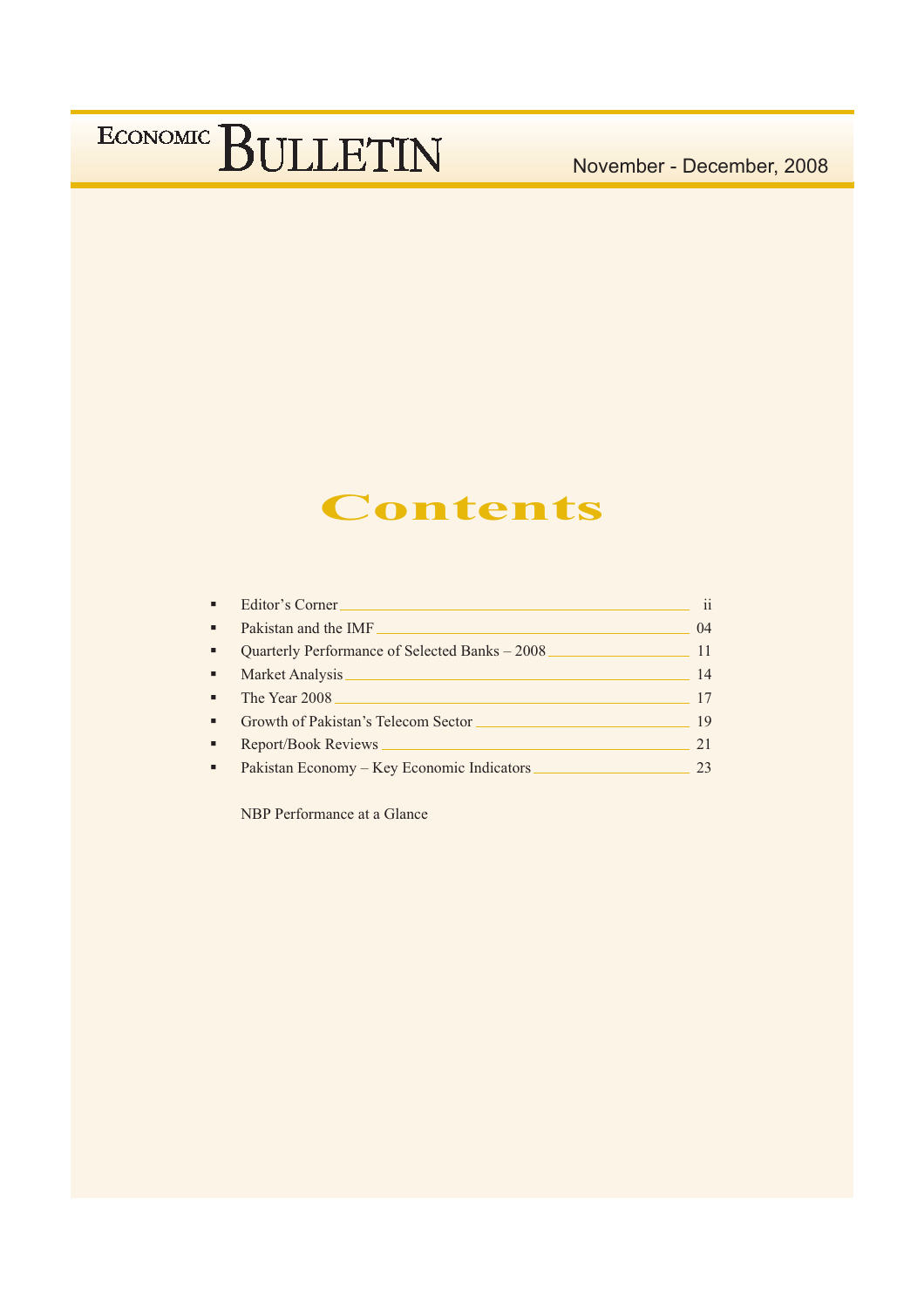## **Editor's Corner**

#### Dear Readers,

The world economy is engulfed in an economic crisis, being described as the worst since the Great Depression. The world stock markets have fallen, major banking institutions have collapsed or been bought out and governments have had to come up with rescue packages to bail out some large banks and financial institutions; and commodity prices which had risen sharply have fallen with the slowdown in the global economy precipitated by the financial crisis. As of late November 2008, the dollar price of crude oil had fallen more than 60 percent and food prices were also much lower, but still higher than in January 2003. These developments have now triggered a full-fledged economic crisis, with most advanced countries already slowing down and the outlook for emerging and other developing economies deteriorating rapidly.

The global financial crisis started showing its effects in the middle of 2007, which continued into 2008. It has its roots in the subprime mortgage crisis in the US. The later was triggered by a dramatic rise in mortgage delinquencies in the US, with major adverse consequences for banks and financial markets around the globe. Wikipedia describes the crisis, "many US mortgages issued in recent years were made to subprime borrowers, defined as those with lesser ability to repay the loans based on various criteria. When US house prices began to decline in 2006-07, mortgage delinquencies soared and securities backed with subprime mortgages, widely held by financial firms, lost most of their value. The result has been a large decline in the capital of many banks and USA government sponsored enterprises, tightening credit around the world."

The crisis gained prominence in September 2008, when two firms Fannie Mae and Freddie Mac were nationalised, Lehman Brothers filed for bankruptcy, Bank of America announced that it would be purchasing Merill Lynch, Bear Stearns was sold to JP Morgan Chase, and two investment banks – Goldman Sachs and Morgan Stanley – opted to become commercial banks, thereby subjecting themselves to more stringent regulation.

The financial crisis has had repercussions on the growth prospects of the world economies, both advanced and developing. Recent forecasts are lower than those made six months earlier. The IMF expects the world economy to grow at 2.2 percent in 2009, down from the earlier projection of 3 percent. Meanwhile, the United Nations forecast world GDP to grow a mere 1.0 percent in 2009, a sharp slowdown from the 2.5 percent growth estimated for 2008, while World Bank's Global Economic Prospects predicts that global GDP growth will fall from 2.5 percent in 2008 to 0.9 percent in 2009. Developing countries' growth is expected to decline from 7.9 percent in 2007 to 4.5 percent. In its latest economic outlook, the Organization for Economic Cooperation and Development expects economic output to shrink to 0.3 percent in 2009 for its members, against the 1.4 percent growth predicted for 2008.

The World Bank has projected the world trade volume to decline by 2.1 percent in 2009, the first fall since 1982. This is driven by the global financial crisis, which has hit the high income countries and led to sharp slowdown across the developing world. Weaker foreign demand, tighter credit conditions have led to worsening external accounts.

The World Bank's Global Economic Prospects says that the commodity boom has come to an end. Prices in all commodity markets have fallen sharply since July 2008 and with a much weaker GDP growth projected, commodity prices are expected to ease further.

The crisis has led governments to take measures to stabilize their economies. The US, Japan, Europe and China have announced stimulus plans to revive their economies. For some countries there is the risk of unrest, as many have been affected by the downturn. Some countries are seeking assistance from the IMF and more countries are expected to go to the IMF for help to get them through the crisis.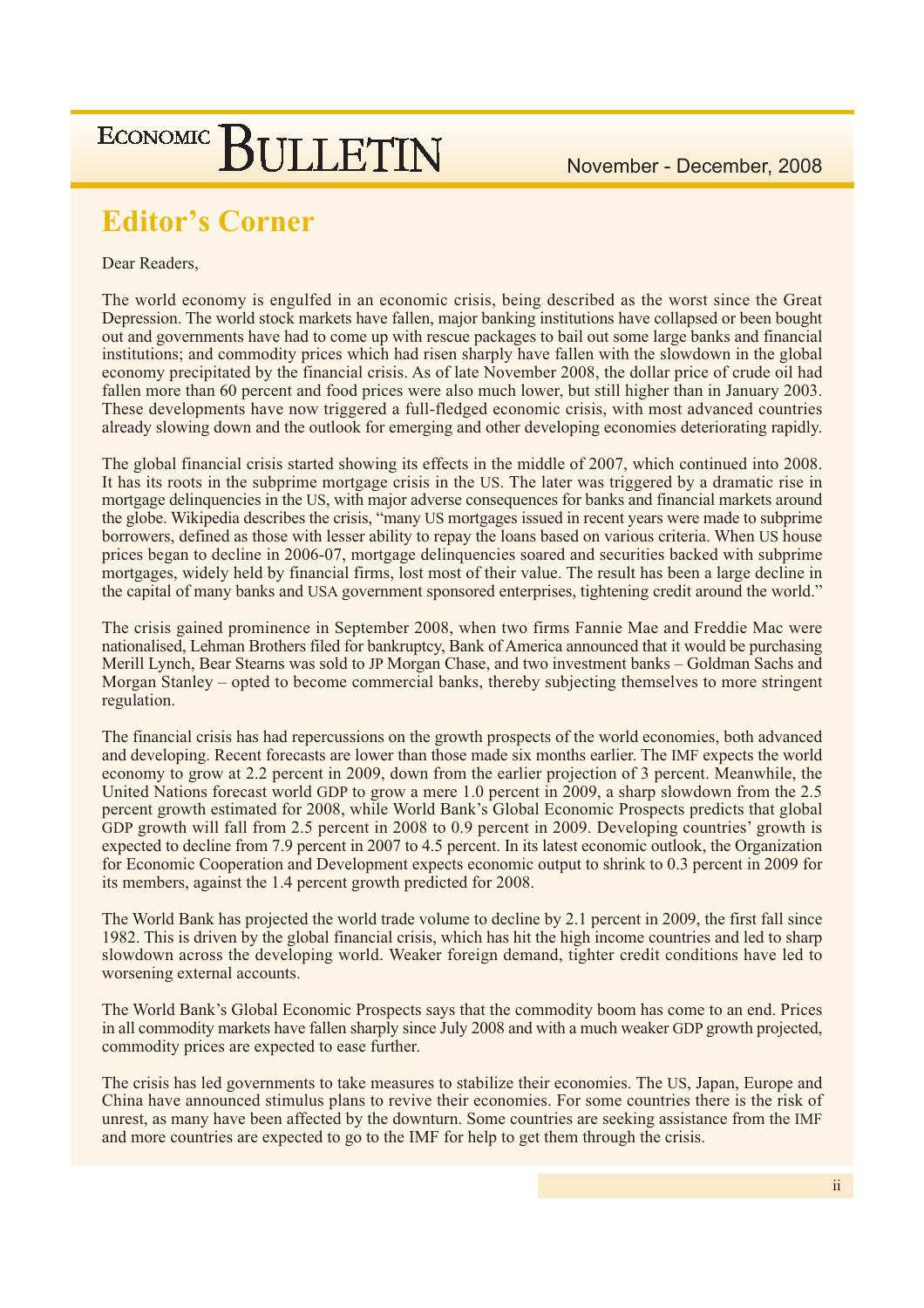2008 has been a grim year for the Pakistan economy. Oil and food price shocks, security concerns, acute power shortages and political transition impacted the macroeconomic situation. Major economic indicators deteriorated; the economy slowed down, overall inflation went above 25 percent year-on-year in August, from 8.8 percent in December 2007, fiscal and current account deficits shot up to 7.4 percent and 8.4 percent of GDP respectively. The Pak Rupee weakened against the US dollar and by October 17, it had fallen to Rs85.75 against Rs62.75 to the dollar in Janaury, a drop of nearly 27 percent. Foreign exchange reserves had dropped to \$6.5 billion by November compared to \$15 billion at the beginning of the year.

Economic uncertainties, political developments and the deteriorating law & order affected investor sentiments and contributed to a decline in investment inflows and the stock market witnessed a flight of capital. The Karachi Stock index dropped by more than 35 percent during April-July 2008. Standard and Poor downgraded Pakistan's debt rating from B+ to B in May 2008 followed by Moody's. The year also saw a decline in portfolio investment, while foreign direct investment growth stagnated.

The government has taken measures to address some of the problems confronting the economy. It entered into a 23-month Stand-By loan agreement with the IMF so to implement a stabilization programme that envisages a significant tightening of fiscal and monetary policies, which would help bring down inflation and reduce the current account deficit to more manageable levels. The signing of this agreement implied that any immediate risk of default on external obligation has receded and there was some improvement in the foreign exchange reserve position.

The government and the State Bank of Pakistan have taken steps to resolve some of the other issues. The economic indicators which had remained under stress because of the impact of global commodity prices alongwith a rise in domestic demand had resulted in rising fiscal and external account deficits. This in turn had generated inflationary pressures. State Bank of Pakistan has taken timely measures during the year, like increase in SBP discount rate, changes in CRR and SLR, encouraging resource mobilization by banks, etc for proper liquidity management.

Subsidies are being gradually reduced so to contain the fiscal deficit and the government has acknowledged the dangers to macroeconomic stability resulting from heavy recourse to borrowings from the central bank. In FY09 the government would adhere to a desirable borrowing programme and has committed to zero additional budgetary borrowings from the central bank, which has now been incorporated into the IMF supported macroeconomic stabilization programme.

The government plans to give relief to the domestic consumers who suffered when international commodity prices were rising. Downward adjustments have been made in the price of petrol, diesel, kerosene and LPG. Better prices and credit availability to the farmers has encouraged them to increase investment in crops and the poor are being provided support under the Benazir Income Support Programme.

Looking towards 2009, the State Bank of Pakistan first quarterly report FY09 states, "Pakistan's economy needs effective policies and implementation of reforms in FY09 to regain macroeconomic stability in the midst of a challenging year."

Ayesha Mahr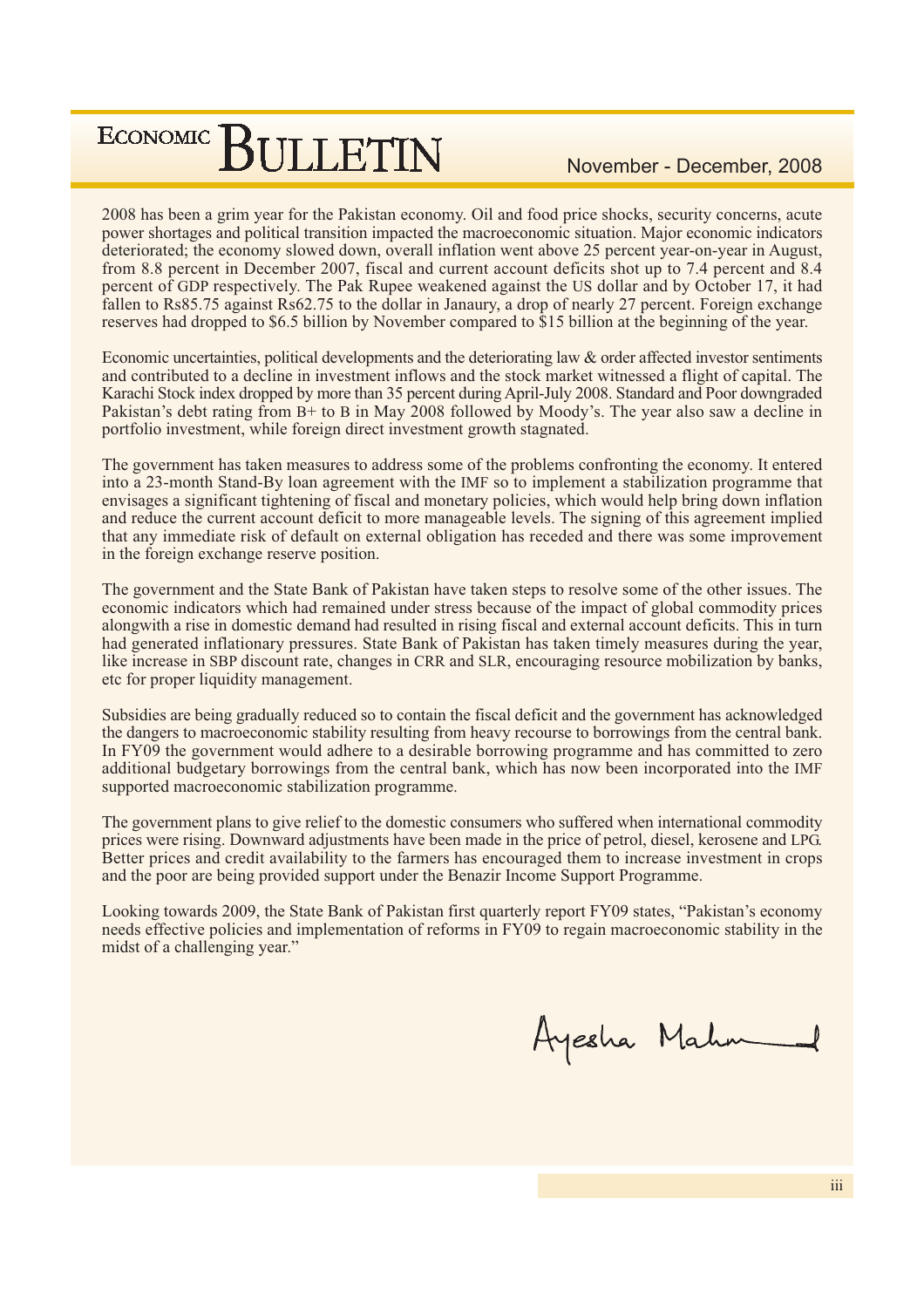### **Pakistan and the IMF**

Macro-

economic

indicators

deterio-

rates

Prog-

In November 2008, the International Monetary Fund (IMF) approved a US\$7.6 billion loan to Pakistan to support the country's stabilization programme. The government had sought support from the Fund to help finance its economic programme devised to deal with the difficult economic and financial challenges confronting it. IMF support will help fill the external financing gap and is a signal to the other donors about the country's improved macroeconomic prospects.

In fiscal 2007-08, Pakistan faced a very difficult economic situation, as major macroeconomic indicators showed a deterioration. Adverse security developments, along with policy inaction during political transition to the new government compounded the existing problems.

IMF programme is based on the following objectives: -

- Restore macroeconomic stability through tightening of macroconomic policies,
- Ensure social stability for the poor.

Recent economic developments

**IMF** loan

Pakistan

Pakistan's economy which had shown good economic performance in recent years saw deterioration in the macroeconomic situation in FY08, because of adverse security developments, oil and food price hikes in the

Pakistan: Main Economic Indicators

|                                                         | 2006-2007 2007-2008 |           |  |  |  |  |  |  |  |
|---------------------------------------------------------|---------------------|-----------|--|--|--|--|--|--|--|
| GDP $(\%)$                                              | 6.8                 | 5.8       |  |  |  |  |  |  |  |
| CPI $(\% )$                                             | 7.8                 | 12.0      |  |  |  |  |  |  |  |
| National Savings as % of GDP                            | 17.8                | 13.3      |  |  |  |  |  |  |  |
| Aggregate Market Capitalization (Rs bn)                 | 3980.8              | 3744.1    |  |  |  |  |  |  |  |
| Turnover of Shares at KSE (Total)                       | 54042.4             | 63316.1   |  |  |  |  |  |  |  |
| Total External Debt (\$ bn)                             | 39.0                | 44.5      |  |  |  |  |  |  |  |
| Total Debt Servicing (\$ mn)                            | 531.6               | 669.2     |  |  |  |  |  |  |  |
| Debt as % of GDP                                        | 56.8                | 60.2      |  |  |  |  |  |  |  |
| Workers' Remittances (\$ bn)                            | 5.5                 | 6.5       |  |  |  |  |  |  |  |
| Gold & Foreign Exchange Reserves (\$ mn)                | 17924               | 13275     |  |  |  |  |  |  |  |
| Net Inflow of Foreign Private Investment (\$ mn) 6960.0 |                     | 5172.2    |  |  |  |  |  |  |  |
| Portfolio Investment (\$ mn)                            | 1820.4              | 19.3      |  |  |  |  |  |  |  |
| Trade Deficit (\$ mn)                                   | $(-)13.4$           | 20.2      |  |  |  |  |  |  |  |
| Fiscal Deficit as % of GDP                              | 4.3                 | 7.4       |  |  |  |  |  |  |  |
| Domestic Debt (Rs trillion)                             | 2.6                 | 3.26      |  |  |  |  |  |  |  |
| Current Account Balance (\$ bn)                         | $(-)7.4$            | $(-)14.0$ |  |  |  |  |  |  |  |
| Source: Annual Report 2007-08, State Bank of Pakistan   |                     |           |  |  |  |  |  |  |  |

international market, global financial crisis and uncertainty during the election period.

In earlier years, economic growth averaged 7 percent, foreign exchange reserves had risen to a record level of \$16.4 billion by October 2007, there was an improvement in sovereign rating to B+, external debt declined to 27 percent of GDP, there was higher foreign direct investment and large capital inflows financed the current account deficit, per capita income rose and government's policies had helped in some reduction in poverty.

However, internal security concerns, low investor confidence, large price increases in oil and food imports, reduced foreign exchange inflows, policy inaction during the election period, fiscal management weaknesses, energy shortages, adversely impacted the economic gains made earlier.

As a consequence of these developments economic growth slowed down in FY08, investors were cautious in investing in the economy, food shortages occurred, rising fuel and raw material prices and energy shortages slowed down industrial activities, inflationary pressures strengthened, fiscal performance indicators deteriorated, domestic and external debt grew, current account deficit deteriorated, and the Pak Rupee US dollar exchange rate and SBP foreign exchange reserves remained under pressure, trade deficit widened and there was an increase in the rich-poor divide.

Realizing the gravity of the prevailing economic conditions, the government has a programme in place for  $2008-09-2009-10$ , ramme for which with donor support would help improve 2008-10 the situation and bring stability in the economy. The Programme highlights are:-

- Restore the confidence of international and domestic investors by correcting the macroeconomic imbalances:
- Strengthen the international reserve position, check portfolio outflows;
- A better external position is expected as a result of lower commodity prices, increase in donor financing, and tighter financial policies;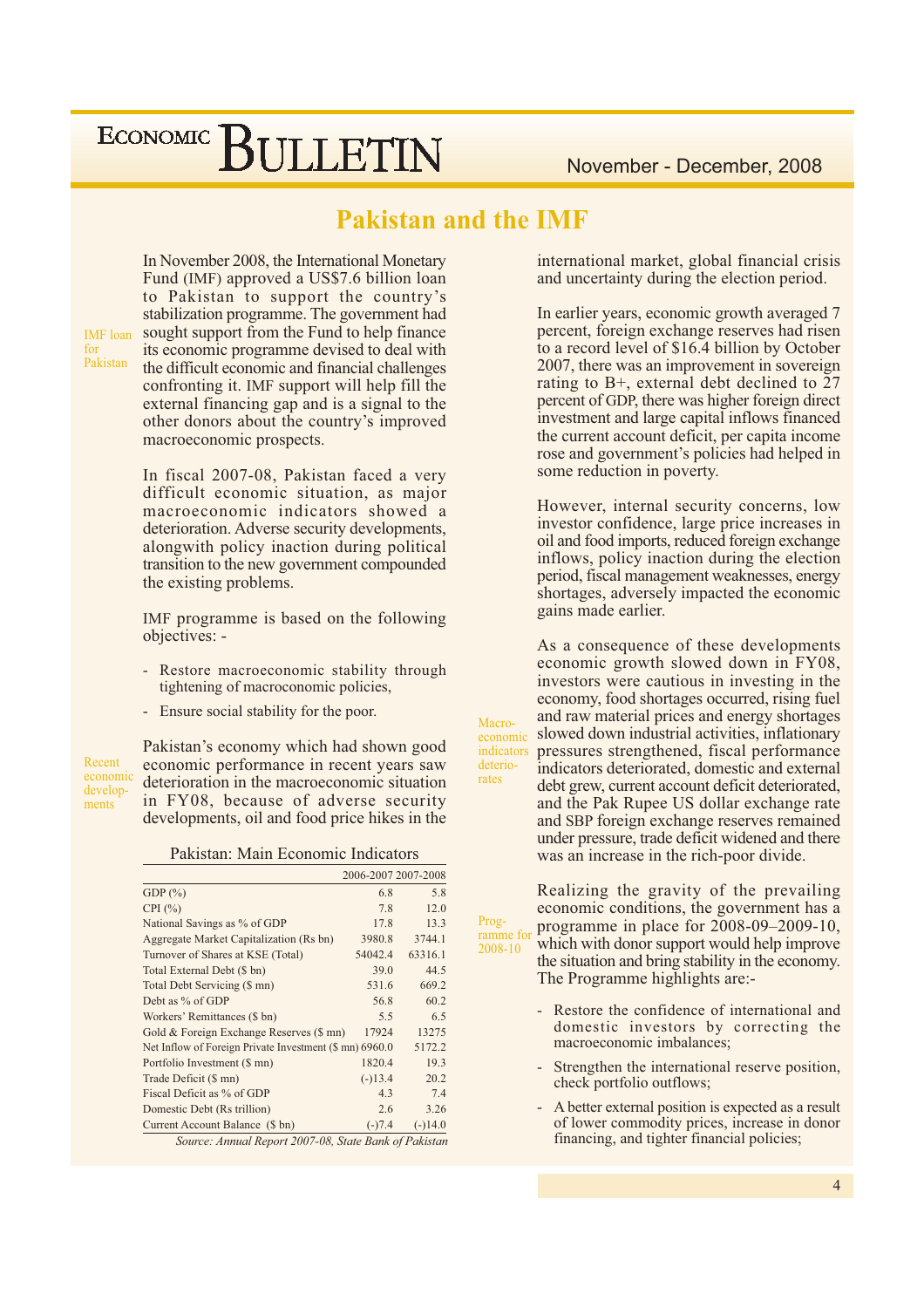- Further gains in macroeconomic stabilization because of fiscal adjustment, continuation of tight monetary policy and falling oil and food import prices;
- Macroeconomic conditions to improve over the medium term;
- Fiscal consolidation to be supported by strong tax policy and administrative measures;
- Higher spending in infrastructure and the social  $\mathbb{Z}^2$ sectors;
- The programme envisages tightening of monetary policy;
- Expenditure on social safety net to be increased to protect the poor;
- Steps to be taken to improve liquidity;
- SBP is preparing a plan for dealing with problems of private banks.

During FY09 and FY10, the Programme seeks to achieve the following targets: -

- Inflation to decline to 20 percent by June '09 and to 6 percent by June '10;
- Current account deficit to fall to 6.5 percent of GDP in 2008-09, and to 5.7 percent by 2010;
- Real GDP to grow by  $4.5-5$  percent in FY10 and will increase gradually to  $6.5-7.0$  percent by 2012-13.
- Need to rebuild international reserves to at least \$8.6 billion in FY09 and increase it to \$11.3 billion by end June 2010.
- Fiscal deficit to be reduced to 4.2 percent in FY09 from 7.4 percent in FY08, and further to 3.3 percent in 2009-10.

**Target** for

the next

- two years The programme envisages an increase in disbursements to the government by multilateral and bilateral creditors.
	- Tax revenue to increase because of better tax administrative measures
	- Expenditure measures include the phasing out of energy subsidies and a better prioritization of development spending.
	- The elimination of energy subsidies will create resources for social sectors.
	- Social safety net spending to increase to 0.9 percent of GDP in order to protect the poor.

The programme is based on the targets set by the government for the next two years.

#### November - December, 2008

Financing from the IMF will help fill the external financing gap and help to catalyze other donor support.

The Fund programme has certain conditionalities. There are some quarterly targets on variables like the budget deficit, budget borrowing from the State Bank of Pakistan, international reserves, the domestic assets of SBP, contracting or guaranteeing of non-concessional loans by the public sector. Then there are some specific commitments for improvements in banking and tax legislation, phasing out electricity subsidies, reducing foreign exchange market intervention by the SBP, strengthening the social safety net

Conditionalities

Govt.

imple-

ments

some

measures

for poor households, working toward elimination of inter-corporate circular debt.

In line with the fiscal adjustments in 2008-09, the government has implemented a number of measures: -

- Petroleum prices have been adjusted three times since June 2008, which has led to the complete elimination of petroleum subsidies.
- Electricity subsidies were adjusted in September '08 and will be eliminated by June 2009.
- Domestically financed development spending  $\omega$ will be reduced by about one percentage point of GDP through better project prioritization.
- Steps have been taken to slow down the pace of development spending, and the general sales tax rate has been raised by one percentage point to 16 percent.
- Electricity tariff differential subsidies will be  $\mathbf{u}$ fully eliminated by end June 2009.
- Fuel prices will continue to be adjusted to pass through changes in international prices.
- A well targeted social safety net is a key priority under the programme, for which the government will prepare a set of specific measures and the first programme review will assess progress in this area.
- A plan would be prepared by end March 2009 for eliminating the inter-corporate circular debt within the fiscal deficit target.
- A reduction in fiscal deficit will help eliminate SBP financing of the budget, which would be financed through available external assistance, privatisation proceeds, issuance of treasury bills and other domestic financing instruments.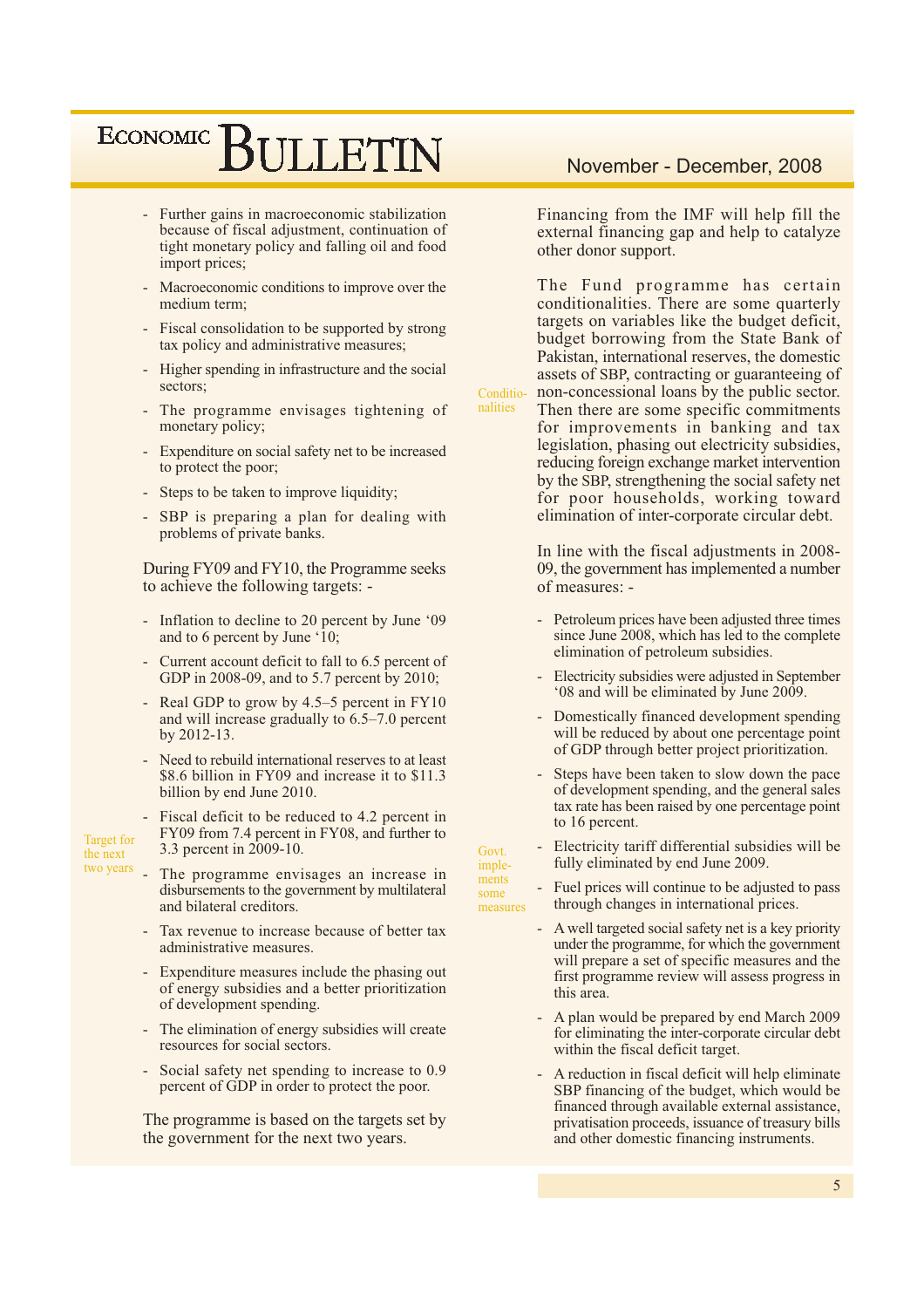#### November - December, 2008

#### **Interim Report on Economic Stabilization with a Human Face Planning Commission Pakistan**

Given the economic challenges facing the country, the Planning Commission had constituted a panel of eminent economists to frame policy measures to address the issues facing the economy. The group published an Interim Report 'Economic Stabilization with a Human Face.'

We give below excerpts from the Report.

**Box** 

- The current crisis reflects both adverse short-term developments caused by an unprecedented increase in global oil and food prices and the festering structural economic weaknesses that have resulted in bursts of stop-go cyclical growth (viz a fragile budget, loss of international competitiveness and fragmented social protection). A difficult domestic political transition and taking the fight to the militants has heightened these challenges.
- The global economic situation has taken a dramatic turn for the worse starting with the implosion of the socalled 'sub-prime' mortgage market in the US, which has led to the collapse of major US investment banks such as Merrill Lynch, Lehman Brothers and Bear Stearns, the insurance giant AIG, and the government sponsored mortgage lenders and guarantors Freddie Mac and Fannie Mae, all since August 2008.
- Given the severity and likely duration of the stresses facing the world economy, it is clear that, on balance, there could be adverse consequences for developing countries such as Pakistan. The different channels via which any potential impact may be transmitted include the following:
	- *Impact on Exports:* With nearly 60 percent of its exports directed to the advanced economies, a significant and protracted downturn in these markets could adversely impact Pakistan's export earnings.
	- Availability of Financing: Over the past few years, in particular between 2004 and 2007, a significant feature of Pakistan's balance of payments position has been the 'financing' of its rising current account imbalance, mainly in the form of strong private capital inflows such as FDI and portfolio investment. A potential downturn in FDI inflows could have significant negative implications for investment as well as growth over the medium-term and put additional pressure on the balance of payments.
- Remittances: Touching nearly US\$6.5 billion in FY08, worker remittances are not only substantial but are critical in 'financing' the external account. As such, any adverse impact of global economic developments on remittance inflows to Pakistan could have serious implications not just for the BOP, but for growth, investment and employmentgeneration as well.
- Global Commodity Prices: A decline in global commodity prices, especially of oil and food, could have a significant positive impact on Pakistan's balance of payments situation.
- Pakistan's economic situation further worsened in the first quarter of the current fiscal year, 2008-09. The high rate of inflation continues unabated.
- The situation has also further worsened in external sector in the current fiscal year. The trade deficit for July-August 2008 reached US\$2.9 billion as compared to US\$1.6 billion in July-August 2007. This has resulted in rapid depletion of foreign exchange reserves and depreciation of the Rupee.
- However, there are some positive indications also. First, the inflation rate which was rising by over 2 percent monthly from May 2008 onwards, due primarily to the large upward adjustment in prices of petroleum products, has increased by about 1 percent in September 2008. Second, exports have shown some buoyancy in the first two months of the current financial year with a growth rate of 18.7 percent while home remittances continue to demonstrate rapid increase of 21 percent. Third, foreign direct investment has almost doubled, although this may be a reflection of past agreements.
- The Panel has examined in depth the budgetary projections for 2008-09. The basic conclusion is that the reduction in deficit from 7.4 percent of the GDP in  $2007-08$  to 4.7 percent in 2008-09 is unlikely to be achieved under present assumptions. In particular, the assumptions that the inflation rate will be 12 percent only and the GDP growth rate will reach 5.5 percent are unlikely to materialize.
- The target of tax revenues will probably be achieved even though the tax-to-GDP ratio is unlikely to demonstrate any rise, due primarily to the higher rate of inflation.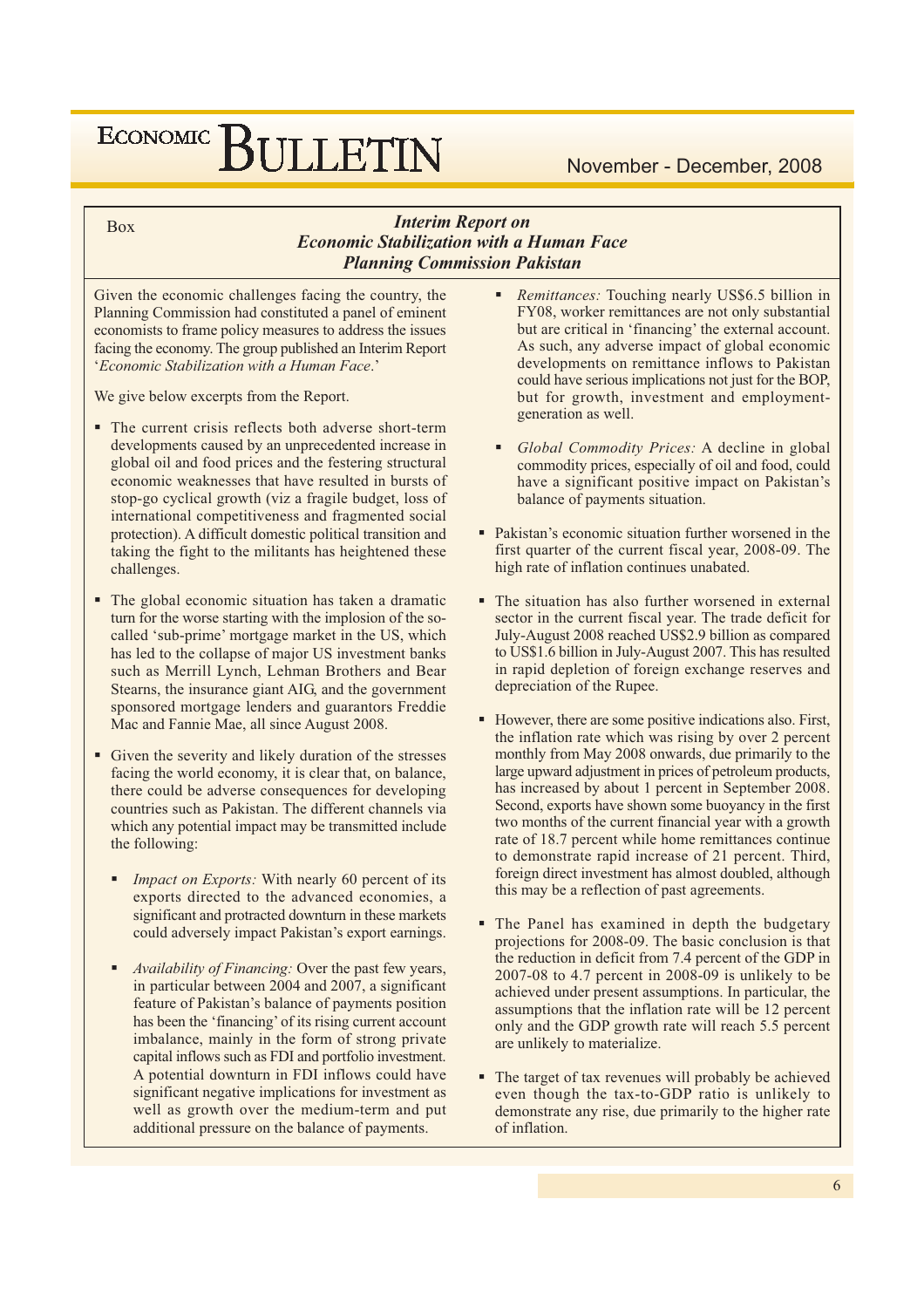## ECONOMIC BIJLETIN

#### November - December, 2008

#### **Box**

- The emergence of very large and unsustainable macroeconomic imbalances coupled with a high and rising rate of inflation necessitate the resort to a strong stabilization programme in the short run if the country is to avoid a default eventually on its international obligations and to prevent inflation from acquiring a runaway character, leading to a social breakdown in an already difficult security situation.
- The principles underlying a 'home-grown' stabilization strategy with a human face are as follows:
	- a) Preserve the growth momentum by protecting levels of public and private investment to the extent possible and aiming for pro-poor growth.
	- $b)$ The policy actions and reforms should be designed in such a manner as to insulate the poor to the extent possible from negative impacts.
	- A strong social protection strategy needs to be  $\mathbf{c}$ ) put in place to reach out to particularly vulnerable groups at this time.

The stabilization strategy will have the following components:

- *Strong Fiscal Policy:* The emphasis in fiscal policy has to be more on current expenditure containment and resource mobilization, rather than cutting development outlays. Protection of the core investment programme is important for expansion of infrastructure to sustain the process of growth and for increasing the coverage of services to the poorer segments of the population. Within the resource mobilization strategy, the primary thrust has to be on broad basing the taxation system through withdrawal of exemptions or taxing more the undertaxed sectors.
- Moderate Monetary Policy: given the recent crisis in the financial sector in developed countries and the possibility of 'contagion' effects via a loss in confidence in the banking system of developing countries and the liquidity shortage that has emerged in the commercial banks of the country, there is need at this time to avoid disruption of the financial sector. An aggressive monetary policy is not recommended in the short-run.
- Strong exchange rate and import containment policies. There is need also for major downward adjustment in the real effective exchange rate.
- Strong Policy on Administered Prices: the policy must be one of transferring higher costs into higher prices as

soon as possible, unless the impact is disproportionately on lower income groups.

• *Adjusting the PSDP*: adjustment in the Public Sector Development Programme will be needed to achieve the macroeconomic stabilization objectives.

The criteria for restructuring the current year's PSDP are:

- Give priority to projects that have incurred at least 50 percent of total cost.
- Protect the refined and fine-tune Benazir Income Support Programme.
- Give priority to projects for special regions and national security concerns.
- Strong Social Protection Strategy: the 'fiscal space' has somehow to be found through expenditure-switching for launching an expanded programme of social safety nets either in the form of cash transfers and or employment generation to enable vulnerable and marginalized groups, especially in the backward areas, to face up to the problems of rising prices and worsening employment prospects.
- Institutional reforms.
- The stabilization programme will need to be announced simultaneously for maximum impact on market confidence. It will include detailed announcements on cut in current expenditure and PSDP; package of taxation measures; levy of a more broad-based regulatory duty on imports; regulation of defense and public sector imports, enhancement in the SBP discount rate and in the return on National Saving Schemes; future policy on administered prices and subsidies (especially if international commodity prices continue to fall) and an expanded programme of social safety nets.
- By the end of the two-year stabilization programme the incidence of poverty in the country may have risen significantly and employment is expected to grow.
- The Panel recommends a three pronged strategy to lower the budget deficit to about 4.5 percent of GDP in 2008-09.
- Budget deficit reduction should be achieved through: higher resource mobilization, cuts in current expenditure and development expenditure rationalization.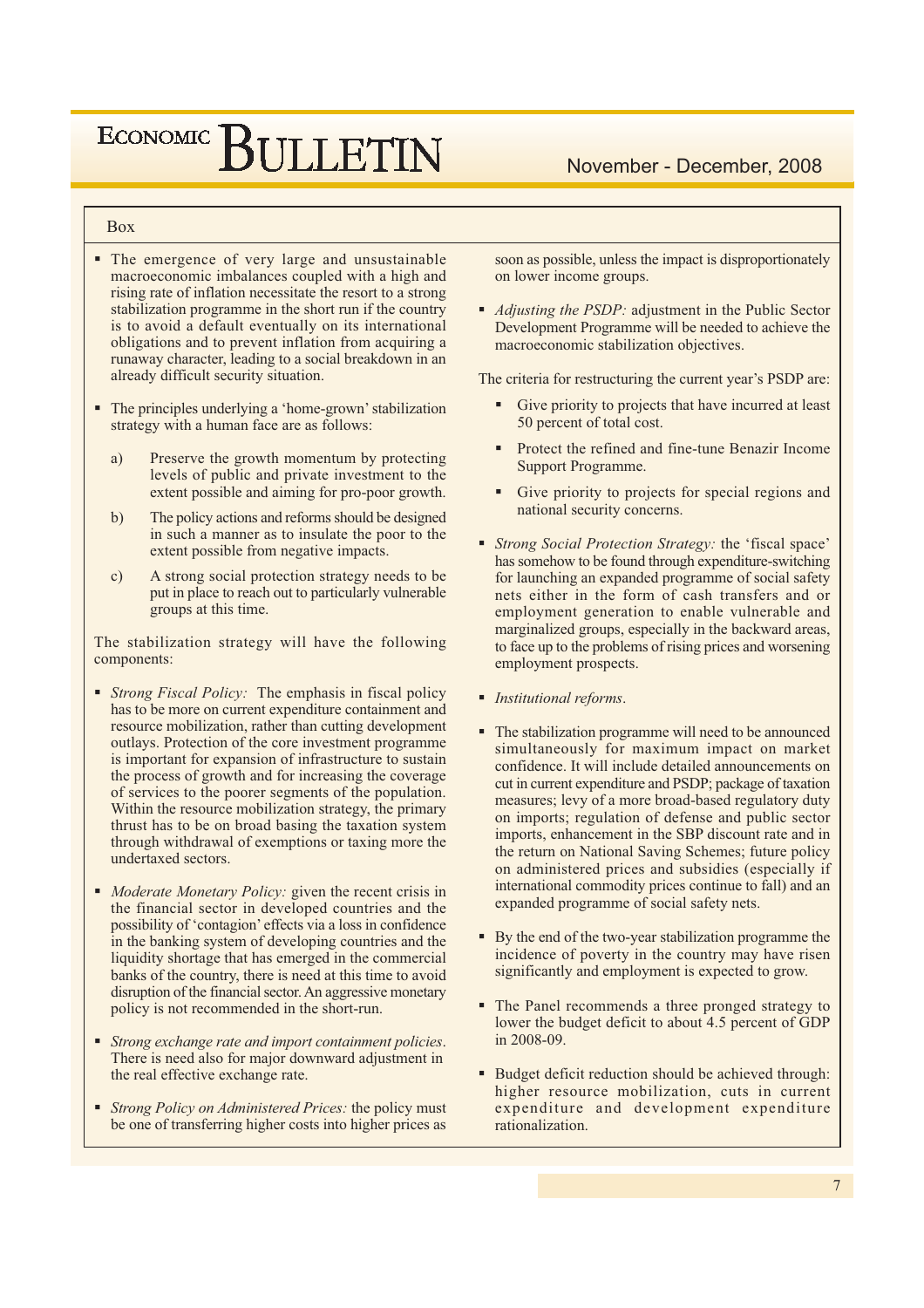## ECONOMIC BIJLETIN

#### **Box**

- Following the implementation of the stabilization programme, imports are projected to fall to \$31.6 billion from \$35.4 billion in 2007-08.
	- Export growth in FY09 is limited by the prospects of a severe downturn in the global economy.
	- The trade deficit is expected fall from \$15.3 billion to \$10.5 billion in  $2008-09$ , and further to \$9.5 billion in 2009-10.
	- Prospects for inflow in the capital account may worsen considerably for Pakistan in 2008-09, due to the continued erosion of market confidence and adverse global developments in the form of a 'credit crunch.
	- The total external financing needs of Pakistan in 2008-09 are \$9.5 billion.
	- At the time when high inflation and balance of payments crisis calls for stabilization of the economy, its human and social consequences have to be necessarily addressed. High inflation continues to erode real incomes and policies to reduce the budget deficit and aggregate demand will result in reducing employment opportunities. Poverty and unemployment, therefore, is expected to increase.
	- It is, therefore, imperative that the most disadvantaged and vulnerable sections of society are protected in these adverse conditions.
- The Government of Pakistan has made an important policy shift in moving away from general subsidies to targeted ones. The fiscal and policy comittment of the federal and provincial governments is explicity in the direction of targeted subsidies directed towards the poorest and most vulnerable sections of society.
- Untargeted subsidies are also inequitable. In a country where incomes are low and the taxation structure is far from progressive, there is no justification to subsidize the rich through petroleum and electricity subsidies. But this is only one side of the coin. For a responsible democratic government, its imperative that the poor are protected through targeted subsidies.
- Currently the state machinery does not have such a targeting system in place.
- Since independence, Pakistan has experienced numerous growth episodes which have always ended in a balance of payments crisis. The underlying reason is that economic policies and resulting incentive structure have always favored consumption and production for the domestic market over exports.
- Another major weakness in the growth strategy has been the neglect of the less developed regions of the country. The growing regional inequalities have contributed to the instability and internal conflicts evident today.
- The current crisis is also an opportunity to correct endemic distortions. We recommend that a more comprehensive framework be adopted for the prioritization of projects in the PSDP. The guiding principles for restructuring and inclusion of new projects in the PSDP should be: High growth impact, Employment intensity, Social protection and human development, Export intensity, Regional equity and inter-sectoral harmony.
- Laying the Foundations for Sustainable and Equitable Growth
	- The present crisis be seen as an opportunity to address the chronic overvaluation of the exchange rate and its implications for international competitiveness.
	- Other relative prices also be reviewed comprehensively to remove systemic discrimination against industry, especially those with export potential.
	- Focus of the Panel is on promoting agricultural growth.
	- Encourage investment by China.
- Establish institutional framework necessary for sustained growth with rapid poverty reduction.
- The final issue which must be addressed, in our view. in any growth strategy relates to coordination between the Federal and provincial planning agencies. In the development of any provincial strategies, greater ownership of the concerned province must be ensured.
- Pakistan's slow export growth and the consequent perennial pressures on the balance of payments constitute a structural constraint to sustaining high GDP growth.
- A number of changes in the institutional structure can be suggested which can lower the cost of business and facilitate export growth and diversification. These include; targeted development, rebates, marketing support framework, private sector link up for outsourced production for exports to new markets, infrastructure support for export production, import of raw materials from India, and capturing China's export markets.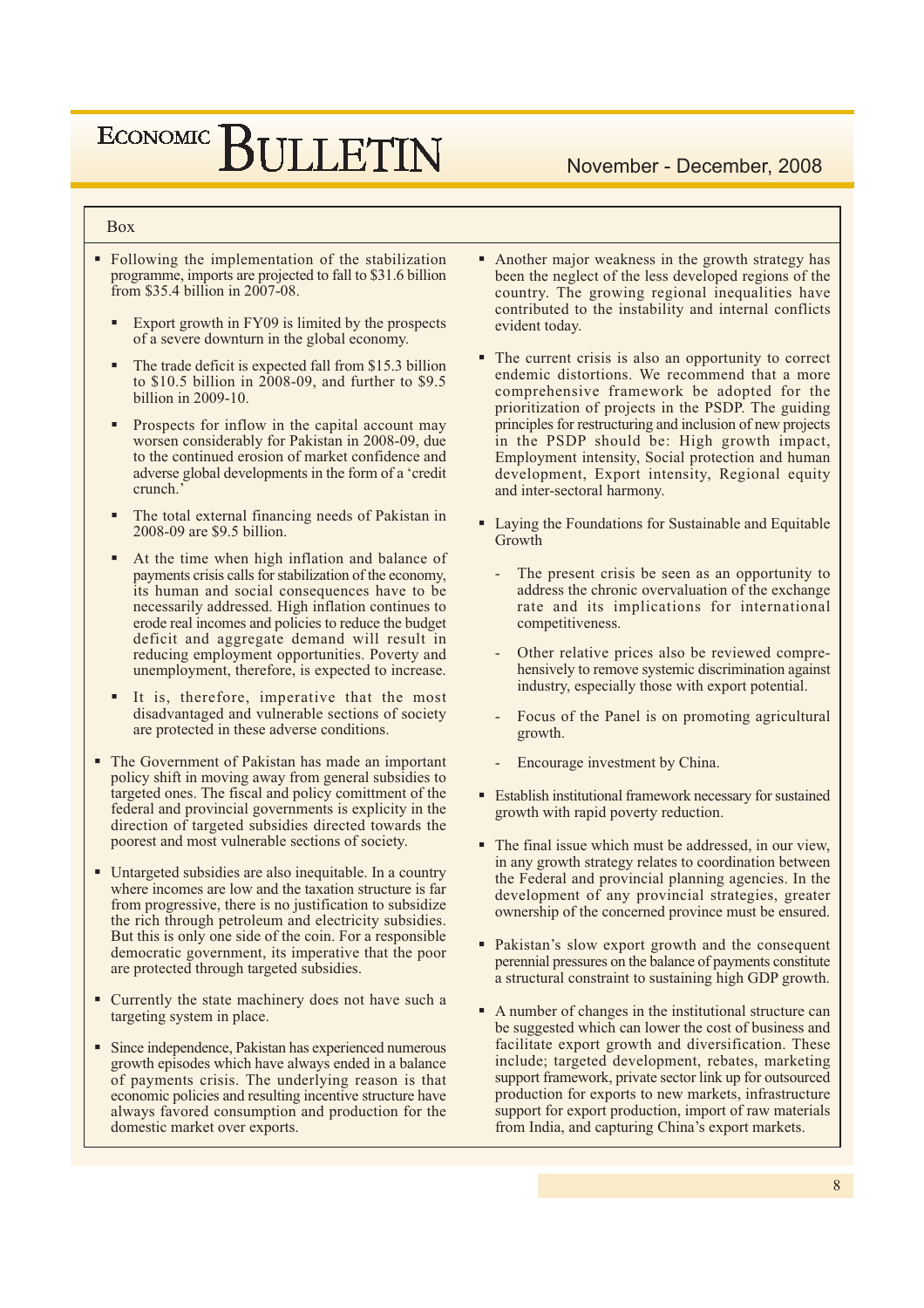- Significant tigthening of monetary policy and steps to be taken to avoid central bank financing of the budget.
- SBP will intervene in the foreign exchange market to meet the programme's reserve targets. Gradually SBP's provision of foreign exchange for oil imports will be phased out.
- Effectiveness of SBP enforcement powers to be strengthened.

Pakistan joined the IMF in 1950 and has since had a long relationship with the institution. It has lent support to the country whenever faced with macroeconomic imbalances. The first Pakistan's time that the government asked for a loan was in 1958, a Stand-by Arrangement worth SDR25 association million, which however, remained unutilised. Two more SBAs were made in 1965 and 1968, both of one year duration. In earlier years, until the late 1970s, Fund arrangements for Pakistan were infrequent and mostly short term in nature.

long

**IMF** 

with the

However, in the 1980s as growth fluctuated and persistent fiscal and external imbalances produced an unsustainable debt burden, Pakistan became more heavily dependent on Fund financial support. It entered into a long term Extended Fund Facility (EFF) in Nov

#### November - December, 2008

1980 for a period of 3 years and it was worth SDR1.27 billion, nearly three times the amount lent between 1947-1980. From a high of about SDR1.3 billion Fund credit toPakistan following its 1980 EFF, it fell to less than SDR0.5 billion in 1988, but increased the late 70 gradually in the years between 1988-2001. The last arrangement with the Fund was a Poverty Reduction Growth Facility which was

completed in 2004.

Pakistan has had a checkered record with the IMF. From 1988 to 1999 many of the programmes approved by the IMF were not completed as planned. They were either extended to accommodate delays in the completion of reviews, or cancelled and replaced by new arrangements. At times certain developments at home, like the nuclear tests in May 1988, or change in government in October '99 did not allow for the completion of the programmes.

As growth faltered in the later half of the 1980s, and the fiscal and external imbalances Dependen posed problems resulting in unsustainable on Fund debt burden, Pakistan became more heavily support dependent on Fund Support. Between 1988-2001, Pakistan had nine different

Date of Initial date Actual date Length of Amount Amount Percent Facility of expiration arrangement of expiration arrangement agreed drawn undrawn (years) (thousands of SDRs) 1 SBA 08-Dec-58 07-Dec-59 22-Sep-59  $0.8$ 25000  $\Omega$  $100$ 37500 37500  $2$  SBA 16-Mar-65 15-Mar-66  $1.0$  $\theta$ 3 SBA 17-Oct-68  $16$ -Oct-69  $1.0$ 75000 75000  $\overline{0}$ 4 SBA 18-May-72  $17-Mav-73$  $1.0$ 100000 84000 16 5 SBA 11-Aug-73 10-Aug-74  $1.0$ 75000 75000  $\theta$ 6 SBA 11-Nov-74 10-Nov-75  $1.0$ 75000 75000  $\overline{0}$ **7 SBA** 09-Mar-77 08-Mar-78  $1<sub>0</sub>$ 80000 80000  $\Omega$  $23-Nov-83$ 1268000 1079000 8 EFF  $24-Nov-80$  $3.0$ 15  $27 - Dec-91$  $15$ -Dec-92  $9$  SAF  $28$ -Dec- $88$  $40$ 382410 382410  $\Omega$ 9 SBA 28-Dec-88 07-Mar-90  $30-Nov-90$  $19$ 273150 194480  $29$ **10 SBA** 16-Sep-93 15-Sep-94 22-Feb-94  $0.4$ 265400 88000 67  $13-Dec-95$ 11 ESAF 22-Feb-94 21-Feb-97 172200  $72$  $18$ 606600 **11 EFF** 22-Feb-94 21-Feb-97 13-Dec-95  $18$ 379100 123200 68 12 SBA 13-Dec-95 31-Mar-97 30-Sep-97 1.8 562590 294690 48 13 PRGF  $20 - Oct-97$  $19-Ort-00$  $30$ 682380 265370 61 **13 EFF** 20-Oct-97  $19-Oct-00$  $3.0$ 113740 75 454920 **14 SBA**  $29-Nov-00$  $30-Sep-01$  $0.8$ 465000  $\theta$ 465000 15 PRGF 06-Dec-01 05-Dec-04  $3.0$ 1033700 861420 17 Total  $46.0$  $\overline{24.6}$ 6840750 4466010  $\overline{35}$ 

Pakistan: History of Lending Arrangements, 1958-2004

 $IMF's$ 

funding

pattern

changes

& 80s

SBA-Stand-by Arrangements, EFF-Extended Fund Facility

ESAF-Enhanced Structural Adjustment Facility, PRGF-Poverty Reduction Growth Fund

Source: International Monetary Fund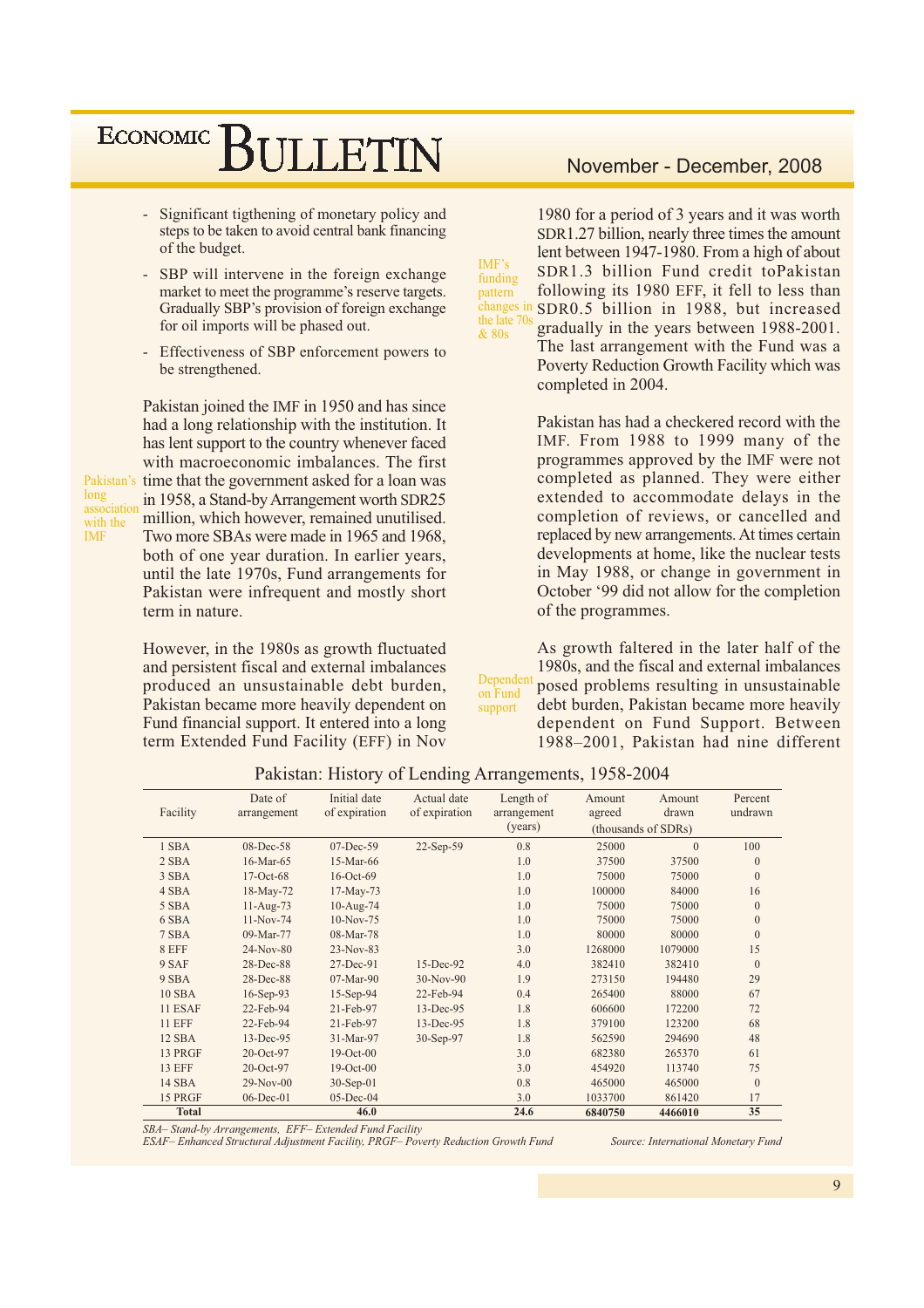arrangements with the Fund (4 SBAs, 2 EFFs, 3 ESAF/PRGFs). During this period, economic growth slowed, poverty increased and governance problems became increasingly evident.

Pakistan's last Fund arrangement was a three arrangement worth \$1.3 billion under the Poverty Reduction and Growth Facility (PRGF) in 2001 and the 2000 Stand-by Arrangement, which were successfully completed without any extensions. The fourth and last tranche of 2000 SBA was released on September 26, 2001, exactly after 10 months from the approval by the IMF Board. The PRGF was successfully completed and all disbursements were made available on completion of programme reviews, but the authorities did not draw the last tranche under the PRGF arrangement.

Latest Financial Arrangements with IMF

| Type        | Approval<br>Date | Expiration<br>Date | Amount<br>Approved<br>(SDRMn) | Amount<br>Drawn<br>(SDR Mn) |  |  |
|-------------|------------------|--------------------|-------------------------------|-----------------------------|--|--|
| <b>PRGF</b> | 06.12.2001       | 05.12.2004         | 1033.70                       | 861.42                      |  |  |
| Stand-By    | 29.11.2000       | 30.09.2001         | 465.00                        | 465.00                      |  |  |
| <b>EFF</b>  | 20.10.1997       | 19.10.2000         | 454.92                        | 113.74                      |  |  |

Pakistan has received the first tranche of \$3.1

billion assistance from the IMF and the

remaining amount would be given, subject to quarterly reviews. The regular monitoring of

the economy by the IMF will show how the

Pakistan receives first tranche

macroeconomic objectives set by the Government are being met. Some difficult steps have already been taken by the Pakistan authorities and a number of additional steps are envisaged for the coming two years. Over the years, conditionality in Pakistan's Fund-supported programmes have become increasingly extensive after 1999. In the 1990s programmes included fairly standard quantitative conditionality: a floor on the net

foreign assets and ceilings on the net domestic

assets of SBP, the overall budget balance,

government bank borrowing, and net banking sector claims on public sector enterprises, as well as on government external borrowing and the accumulation of external arrears. The quantitative conditionality was augmented in the 2000 SBA and 2001 PRGF by a floor on CBR revenues and a ceiling on the accumulation of budgetary arrears to WAPDA among few others.

In the 1990s as implementation of broad commitments or structural benchmarks were often weak, the staff tried to close as many loopholes as possible, through an increase in the number of both macroeconomic and structural conditions. While structural conditionality peaked in 2000 SBA, it was gradually reduced thereafter because of Pakistan's improved performance, as the government of the day generally delivered on its commitments and the number of structural conditions was steadly reduced during the 2001-04 PRGF arrangement. These conditionalities became more focused, for instance during the PRGF arrangement it focused on improving the tax system, financial sector reforms and public enterprise reforms.

Conditio-

nalities hecome

more

focused

Under the 23 month Stand-by Arrangement reached with the IMF in November 2008, Pakistan has already taken some actions, which have been mentioned above, other measures are to be taken during the course of the next two years. Quarterly performance criteria have been set out, which will be subject to quarterly reviews, and there are some quantitative targets which have to be met.

Benchmarks have been set with regard to the plans for handling problem private banks, tax administration, electricity tariff adjustments, adopting of specific measures to strengthen the social safety net and improve targeting of the poor, eliminating the inter-corporate circular debt and the transition to a single treasury account.

Total External Debt, 2005/06 - 2008/09 1  $(0, 0)$ 

|                            |                                                   |            | $\phi$ DII             |
|----------------------------|---------------------------------------------------|------------|------------------------|
|                            | 2006/07                                           | 2007/08    | 2008/09                |
| <b>Total External Debt</b> | 38.7                                              | 44.5       | 51.3                   |
| of which: Public           | 36.7                                              | 41.6       | 48.1                   |
| Multilateral               | 20.1                                              | 22.9       | 30.0                   |
| <b>IMF</b>                 | 1.4                                               | 1.3        | 5.8                    |
| Other Multilateral         | 18.7                                              | 21.6       | 24.2                   |
| Bilateral & Commercial     | 16.6                                              | 18.7       | 18.1                   |
| Private                    | 2.0                                               | 2.9        | 3.2                    |
| $\sim$<br>T1ITA            | $\mathbf{r}$<br><b>Contract Contract Contract</b> | $\sqrt{2}$ | $\mathbf{r}$<br>$2000$ |

Sources: IMF Country Report, December 2008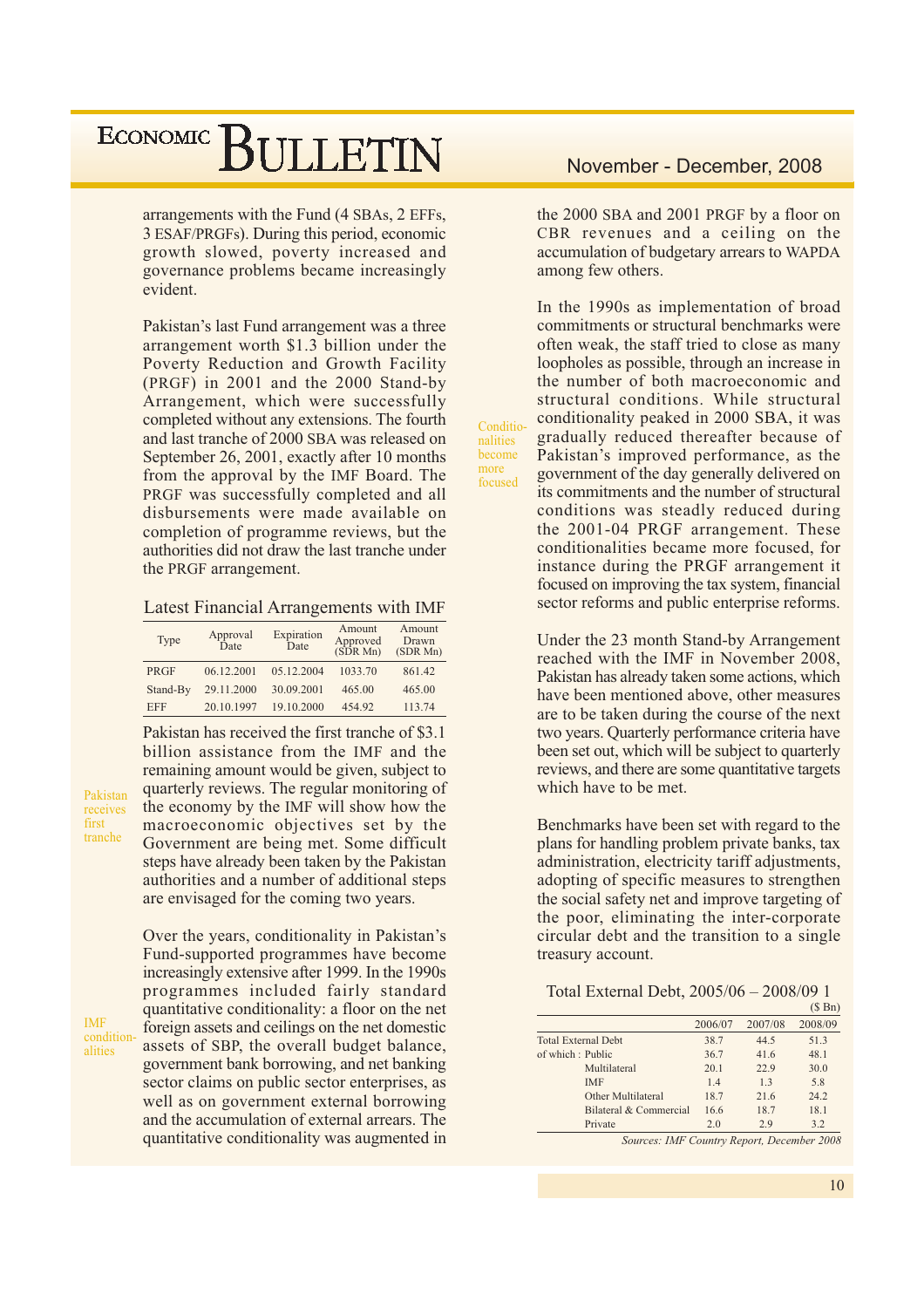#### November - December, 2008

## **Quarterly Performance of Selected Banks – 2008 (Rs. Bn)**

|                                                 |                   |                                 |                      |                | <b>Major Banks</b> |                |                  |                               |                   | (N <sub>5</sub> , DI)<br><b>Provincial Banks</b> |
|-------------------------------------------------|-------------------|---------------------------------|----------------------|----------------|--------------------|----------------|------------------|-------------------------------|-------------------|--------------------------------------------------|
|                                                 |                   | National<br>Bank of<br>Pakistan | Habib<br><b>Bank</b> | United<br>Bank | <b>MCB</b><br>Bank | Allied<br>Bank | Bank<br>Al-Falah | Standard<br>Chartered<br>Bank | Bank of<br>Punjab | Bank of<br>Khyber                                |
| <b>Assets</b><br>2007<br>${\bf 2008}$           | December          | 764.6                           | 692.0                | 530.3          | 412.9              | 320.1          | 329.0            | 259.1                         | 235.0             | 29.7                                             |
| Q1                                              | March             | 738.3                           | 702.8                | 538.1          | 399.2              | 332.7          | 308.7            | 273.4                         | 226.6             | 32.4                                             |
| Q <sub>2</sub>                                  | June              | 798.1                           | 735.7                | 576.0          | 453.2              | 344.7          | 333.0            | 279.3                         | 217.8             | 34.4                                             |
| Q3                                              | September         | 740.4                           | 742.7                | 600.7          | 456.3              | 333.9          | 333.2            | 274.7                         | 200.4             | 33.6                                             |
| <b>Deposits</b><br>2007<br>2008                 | December          | 591.8                           | 531.3                | 401.6          | 292.1              | 263.5          | 273.2            | 177.0                         | 192.0             | 21.4                                             |
| QI                                              | March             | 564.5                           | 537.7                | 407.5          | 301.7              | 277.9          | 263.5            | 177.7                         | 187.4             | 22.8                                             |
| $\overline{Q}2$                                 | June              | 621.5                           | 584.8                | 465.5          | 350.7              | 294.0          | 287.8            | 173.8                         | 180.8             | 24.4                                             |
| Q3                                              | September         | 561.7                           | 587.3                | 455.4          | 324.0              | 279.3          | 280.7            | 180.0                         | 163.4             | 23.6                                             |
| <b>Advances</b><br>${\bf 2007}$<br>${\bf 2008}$ | December          | 340.4                           | 382.2                | 299.4          | 219.0              | 168.4          | 171.2            | 122.8                         | 133.9             | 10.1                                             |
| Q1                                              | March             | 361.6                           | 386.9                | 319.9          | 229.8              | 176.4          | 169.5            | 127.6                         | 139.5             | 10.7                                             |
| Q2                                              | June              | 373.0                           | 411.4                | 328.6          | 229.0              | 168.4          | 180.0            | 129.1                         | 142.8             | 11.1                                             |
| Q <sub>3</sub>                                  | September         | 388.4                           | 435.1                | 364.9          | 248.8              | 181.0          | 187.9            | 133.4                         | 137.6             | 11.6                                             |
| Investment<br>2007<br>2008                      | December          | 212.1                           | 177.9                | 115.6          | 115.4              | 83.5           | 88.5             | 40.7                          | 73.5              | 8.9                                              |
| QI                                              | March             | 188.8                           | 185.0                | 107.7          | 88.1               | 87.0           | 74.6             | 38.9                          | 56.1              | 11.1                                             |
| $\tilde{Q}$                                     | June              | 173.4                           | 171.7                | 112.6          | 102.1              | 80.8           | 72.6             | 38.8                          | 38.4              | 9.3                                              |
| Q3                                              | September         | 155.6                           | 131.6                | 111.7          | 93.1               | 82.6           | 66.6             | 30.5                          | 30.0              | 8.7                                              |
| <b>Equity</b><br>2007<br>2008                   | December          | 70.8                            | 55.1                 | 34.0           | 47.3               | 18.4           | 13.8             | 43.5                          | 15.1              | 5.6                                              |
| Q1                                              | March             | 68.0                            | 56.9                 | 34.7           | 48.2               | 19.0           | 13.8             | 44.3                          | 12.0              | 5.6                                              |
| Q2                                              | June              | 74.2                            | 62.9                 | 38.8           | 51.0               | 20.1           | 15.8             | 44.8                          | 12.5              | 5.6                                              |
| Q <sub>3</sub>                                  | September         | 80.3                            | 68.9                 | 43.0           | 53.2               | 20.4           | 15.8             | 45.6                          | 10.8              | 5.9                                              |
| <b>Interest Income</b><br>2007<br>2008          | December          | 50.6                            | 50.5                 | 41.0           | 31.8               | 21.2           | 25.8             | 22.9                          | 17.5              | 2.4                                              |
| QI                                              | March             | 13.6                            | 14.0                 | 11.2           | 8.2                | 6.4            | 6.8              | 5.5                           | 4.8               | $0.6\,$                                          |
| $\overline{Q}2$                                 | June              | 14.5                            | 14.6                 | 12.0           | 8.7                | 6.7            | $7.0\,$          | 5.9                           | 4.9               | 0.7                                              |
| Q <sub>3</sub>                                  | September         | 15.2                            | 16.9                 | 13.8           | 11.1               | 8.0            | 8.1              | 6.0                           | 4.6               | $0.8\,$                                          |
| <b>Interest Expense</b><br>2007<br>2008         | December          | 16.9                            | 19.2                 | 16.9           | 7.9                | 10.0           | 16.6             | 6.6                           | 13.9              | $1.8\,$                                          |
| Q <sub>1</sub>                                  | March             | 4.5                             | 5.4                  | 4.8            | 2.0                | 3.5            | 4.1              | 1.6                           | 4.0               | 0.4                                              |
| Q2                                              | June              | 4.6                             | $6.1\,$              | 5.2            | 2.3                | 3.6            | 4.3              | 1.7                           | 3.7               | 0.4                                              |
| Q3                                              | September         | 7.2                             | 7.2                  | 6.2            | 3.4                | 4.2            | 5.3              | 1.6                           | 4.4               | 0.5                                              |
| <b>Net Interest Income</b><br>2007<br>2008      | December          | 33.6                            | 31.3                 | 24.1           | 23.9               | 11.2           | 9.2              | 16.3                          | 3.6               | $0.5\,$                                          |
| QI                                              | March             | 9.0                             | 8.6                  | 6.4            | 6.2                | 2.9            | 2.7              | 3.9                           | 0.8               | $0.2\,$                                          |
| Q2                                              | June              | 9.9                             | 8.4                  | 6.8            | 6.4                | 3.1            | 2.7              | 4.2                           | 1.2               | 0.3                                              |
| Q <sub>3</sub>                                  | September         | $8.0\,$                         | 9.7                  | 7.6            | 7.7                | 3.8            | 2.8              | 4.4                           | 0.2               | 0.3                                              |
| <b>Non Interest Income</b><br>2007<br>2008      | December          | 13.5                            | 10.0                 | 9.0            | 6.0                | 3.9            | $6.0\,$          | 6.1                           | 5.4               | $0.7\,$                                          |
| Q <sub>1</sub>                                  | March             | 4.1                             | 3.0                  | 3.0            | 1.9                | 1.1            | 1.2              | 1.9                           | 1.0               | 0.05                                             |
| Q <sub>2</sub>                                  | June              | 3.6                             | 2.9                  | 3.1            | 1.0                | $0.8\,$        | 1.7              | 1.9                           | 0.9               | 0.06                                             |
| O <sub>3</sub>                                  | September         | 5.1                             | 3.4                  | 2.8            | 1.7                | 1.1            | 1.3              | 1.9                           | 1.8               | 0.2                                              |
| <b>Admn. Expense</b><br>2007<br>2008            | December          | 14.2                            | 18.3                 | 13.4           | 5.0                | 6.0            | 8.3              | 12.2                          | 2.2               | 0.5                                              |
| QI                                              | March             | 4.1                             | 4.7                  | 3.5            | 1.7                | 1.6            | 2.3              | 3.2                           | 0.5               | 0.1                                              |
| Q <sub>2</sub>                                  | June              | 4.0                             | 5.3                  | 3.9            | 1.5                | 2.0            | 2.6              | 2.7                           | 0.6               | 0.2                                              |
| O <sub>3</sub>                                  | September         | 5.1                             | 5.8                  | 4.2            | 2.8                | 2.1            | 2.7              | 3.3                           | 0.7               | 0.2                                              |
| Profit/(Loss) B.T<br>2007<br>2008               | December          | 28.1                            | 15.1                 | 13.0           | 21.3               | 6.0            | 4.5              | 4.1                           | 4.8               | 0.09                                             |
| Q <sub>1</sub>                                  | March             | 7.0                             | 6.4                  | 4.4            | 5.7                | 2.0            | 1.5              | 1.2                           | $-4.0$            | 0.1                                              |
| Q <sub>2</sub>                                  | June              | 5.8                             | 5.2                  | 4.5            | 5.7                | 1.8            | 1.0              | 0.9                           | $-1.0$            | 0.05                                             |
| O <sub>3</sub>                                  | September         | 6.3                             | 5.7                  | 4.8            | 5.7                | 1.9            | 0.9              | 1.2                           | $-3.1$            | 0.4                                              |
| Profit/(Loss) A.T<br>2007<br>2008               | December          | 19.0                            | 10.1                 | 4.6            | 15.3               | 4.1            | 3.1              | 2.8                           | 4.4               | 0.2                                              |
| Q1                                              | March             | 4.6                             | 4.3                  | 2.9            | 4.0                | 1.4            | 1.0              | 0.8                           | $-3.0$            | $0.08\,$                                         |
| Q <sub>2</sub><br>$Q_3$                         | June<br>September | 3.5<br>4.8                      | 3.2<br>3.6           | 2.7<br>3.2     | 4.5<br>4.0         | 1.1<br>1.2     | 0.7<br>0.6       | 0.6<br>0.8                    | 0.5<br>$-1.7$     | 0.02<br>0.3                                      |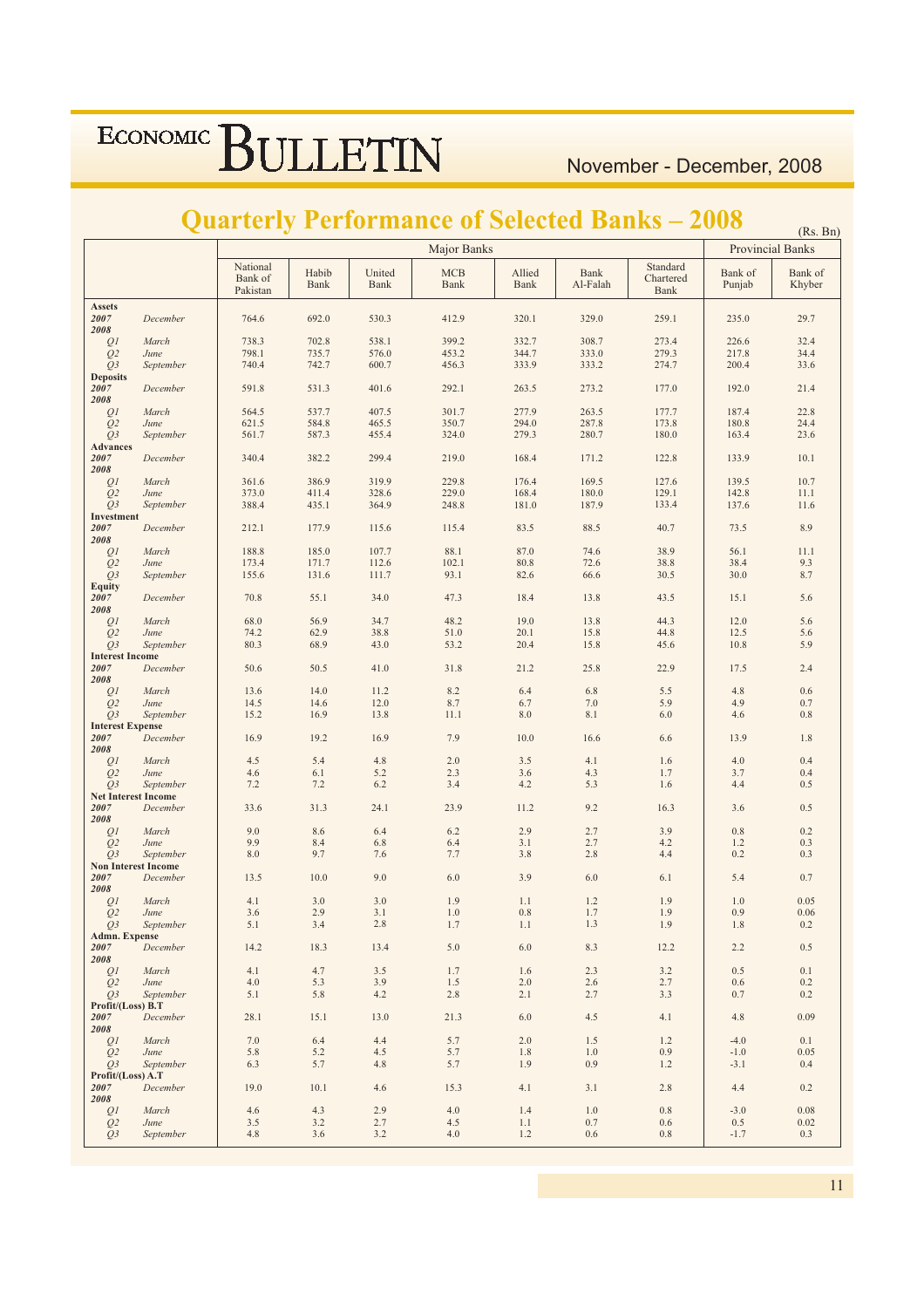### November - December, 2008

|                                         |                   | Domestic Private Banks       |                |                  |              |                               |                |                     |                                 |                   |                  |                |
|-----------------------------------------|-------------------|------------------------------|----------------|------------------|--------------|-------------------------------|----------------|---------------------|---------------------------------|-------------------|------------------|----------------|
|                                         |                   | Askari<br>Commercial<br>Bank | Soneri<br>Bank | Bank<br>Al-Habib | Mybank       | Habib<br>Metropolitan<br>Bank | Faysal<br>Bank | <b>KASB</b><br>Bank | Saudi Pak<br>Commercial<br>Bank | Samba<br>Bank*    | <b>NIB</b>       | Meezan<br>Bank |
| <b>Assets</b>                           |                   |                              |                |                  |              |                               |                |                     |                                 |                   |                  |                |
| 2007<br>2008                            | December          | 182.2                        | 76.9           | 141.2            | 40.6         | 172.9                         | 141.3          | 40.9                | 53.7                            | 20.7              | 177.8            | 67.2           |
| Q <sub>1</sub>                          | March             | 177.5                        | 80.6           | 152.9            | 41.3         | 188.6                         | 146.1          | 45.8                | 49.5                            | 19.0              | 183.2            | 67.4           |
| Q <sub>2</sub>                          | June              | 194.2                        | 81.6           | 167.4            | 45.5         | 192.5                         | 137.3          | 53.7                | 50.8                            | 18.5              | 178.0            | 71.7           |
| Q <sub>3</sub>                          | September         | 202.9                        | 83.2           | 170.2            | 43.4         | 186.6                         | 135.4          | 57.5                | 53.6                            | 18.1              | 178.8            | 76.4           |
| <b>Deposits</b><br>2007                 | December          | 143.0                        | 60.1           | 114.8            | 30.2         | 121.1                         | 102.1          | 33.1                | 42.4                            | 12.6              | 116.7            | 54.6           |
| 2008                                    |                   |                              |                |                  |              |                               |                |                     |                                 |                   |                  |                |
| Q <sub>1</sub>                          | March             | 134.9                        | 63.6           | 123.4            | 28.6         | 131.9                         | 101.3          | 38.0                | 41.4                            | 11.3              | 115.1            | 54.3           |
| Q <sub>2</sub>                          | June              | 153.3                        | 64.7           | 136.7            | 32.0         | 129.0                         | 99.6           | 44.3                | 42.3                            | 10.2              | 112.1            | 57.8           |
| Q <sub>3</sub>                          | September         | 161.1                        | 62.6           | 136.9            | 30.3         | 128.1                         | 92.5           | 47.0                | 42.9                            | 9.3               | 113.1            | 61.4           |
| <b>Advances</b>                         |                   |                              |                |                  |              |                               |                |                     |                                 |                   |                  |                |
| 2007<br>2008                            | December          | 100.8                        | 40.2           | 79.2             | 20.8         | 89.8                          | 87.3           | 25.1                | 25.9                            | 4.7               | 81.9             | 34.6           |
| Q <sub>1</sub><br>Q <sub>2</sub>        | March<br>June     | 102.1<br>114.0               | 44.8<br>45.8   | 87.7<br>93.2     | 21.5<br>23.0 | 95.6<br>101.2                 | 83.4<br>87.6   | 29.1<br>32.6        | 25.0<br>27.6                    | 4.6<br>5.7        | 85.3<br>85.4     | 38.4<br>38.3   |
| Q <sub>3</sub>                          | September         | 124.6                        | 48.8           | 101.2            | 22.2         | 105.1                         | 91.3           | 35.5                | 29.5                            | 6.0               | 86.0             | 40.0           |
| Investment                              |                   |                              |                |                  |              |                               |                |                     |                                 |                   |                  |                |
| 2007<br>2008                            | December          | 39.4                         | 19.2           | 35.3             | 11.6         | 61.7                          | 31.6           | 7.3                 | 17.9                            | 3.9               | 39.0             | 10.5           |
| Q <sub>1</sub>                          | March             | 39.8                         | 17.7           | 41.8             | 12.2         | 65.5                          | 31.2           | 7.0                 | 11.0                            | 3.7               | 34.7             | 10.8           |
| Q <sub>2</sub>                          | June              | 40.8                         | 15.0           | 31.3             | 11.6         | 61.0                          | 28.5           | 8.8                 | 10.2                            | 3.9               | 30.0             | 11.0           |
| O <sub>3</sub><br><b>Equity</b>         | September         | 36.7                         | 13.6           | 39.3             | 11.2         | 49.2                          | 23.7           | 9.7                 | 10.8                            | 2.6               | 31.2             | 13.6           |
| 2007                                    | December          | 12.1                         | 6.2            | 8.0              | 5.1          | 13.5                          | 10.3           | 4.2                 | 1.1                             | 6.2               | 37.6             | 5.7            |
| 2008                                    |                   |                              |                |                  |              |                               |                |                     |                                 |                   |                  |                |
| Q <sub>I</sub>                          | March             | 11.8                         | 6.6            | 8.0              | 5.1          | 13.6                          | 9.5            | 4.3                 | 0.9                             | 6.1               | 36.8             | 6.0            |
| Q <sub>2</sub>                          | June              | 12.1                         | 6.7            | 8.7              | 5.5          | 14.5                          | 9.8            | 4.2                 | 0.3                             | 6.1               | 37.3             | 6.2            |
| Q <sub>3</sub>                          | September         | 12.1                         | 7.0            | 9.4              | 5.6          | 15.4                          | 10.8           | 4.5                 | 2.9                             | 5.9               | 36.3             | 6.2            |
| <b>Interest Income</b><br>2007          | December          | 15.1                         | 6.3            | 9.9              | 2.9          | 12.0                          | 11.6           | 2.9                 | 4.8                             | 1.2               | 7.0              | 4.6            |
| 2008                                    |                   |                              |                |                  |              |                               |                |                     |                                 |                   |                  |                |
| Q <sub>1</sub>                          | March             | 4.0                          | 1.6            | 2.9              | 0.8          | 3.4                           | 3.1            | 1.1                 | 1.1                             | 0.4               | 3.5              | 1.4            |
| O <sub>2</sub>                          | June              | 3.9                          | 1.8            | 3.1              | 0.9          | 3.7                           | 3.2            | 1.1                 | 1.0                             | 0.4               | 3.7              | 1.5            |
| Q <sub>3</sub>                          | September         | 5.0                          | 2.1            | 9.9              | 1.0          | 4.3                           | 3.4            | 1.6                 | 1.2                             | 0.5               | 4.2              | 1.7            |
| <b>Interest Expense</b><br>2007<br>2008 | December          | 8.7                          | 4.3            | 5.8              | 2.2          | 8.3                           | 7.5            | 2.3                 | 4.4                             | 0.8               | 5.0              | 2.5            |
| Q <sub>1</sub>                          | March             | 2.2                          | 1.1            | 1.6              | 0.6          | 2.4                           | 1.9            | 0.8                 | 1.0                             | 0.3               | 2.4              | 0.7            |
| Q <sub>2</sub>                          | June              | 2.3                          | 1.2            | 1.8              | 0.7          | 2.7                           | 1.9            | 0.9                 | 0.9                             | 0.2               | 2.3              | 0.7            |
| O <sub>3</sub>                          | September         | 3.0                          | 1.3            | 5.4              | 0.7          | 2.9                           | 2.1            | 1.4                 | 1.1                             | 0.3               | 2.9              | 0.8            |
| <b>Net Interest Income</b>              |                   |                              |                |                  |              |                               |                |                     |                                 |                   |                  |                |
| 2007<br>2008                            | December          | 6.5                          | 1.9            | 4.2              | 0.7          | 3.7                           | 4.2            | 0.6                 | 0.4                             | 0.3               | 2.0              | 2.1            |
| Q <sub>1</sub><br>Q <sub>2</sub>        | March<br>June     | 1.8<br>1.6                   | 0.5<br>0.6     | 1.3<br>1.4       | 0.2<br>0.2   | 1.0<br>1.1                    | 1.1<br>1.3     | 0.3<br>0.1          | 0.1<br>0.1                      | 0.2<br>0.2        | 1.0<br>1.4       | 0.8<br>0.8     |
| O <sub>3</sub>                          | September         | 2.0                          | 0.8            | 4.4              | 0.3          | 1.4                           | 1.3            | 0.2                 | 0.1                             | 0.2               | 1.3              | 0.9            |
| <b>Non Interest Income</b>              |                   |                              |                |                  |              |                               |                |                     |                                 |                   |                  |                |
| 2007<br>2008                            | December          | 4.6                          | 1.1            | 2.1              | 0.9          | 3.2                           | 3.4            | 0.8                 | 0.8                             | 0.1               | 0.9              | 1.3            |
| Q <sub>1</sub>                          | March             | 0.6                          | 0.3            | 0.5              | 0.2          | 0.7                           | 0.3            | 0.1                 | 0.09                            | 0.05              | 0.7              | 0.2            |
| O <sub>2</sub>                          | June              | 0.9                          | 0.3            | 0.8              | 0.3          | 1.3                           | 0.3            | 0.4                 | 0.09                            | 0.02              | 0.6              | 0.1            |
| $Q_3$<br>Admn. Expense                  | September         | $0.8\,$                      | 0.3            | 2.0              | 0.2          | 1.0                           | 1.3            | 0.09                | 0.1                             | 0.02              | 0.3              | 0.02           |
| 2007<br>2008                            | December          | 4.8                          | 1.3            | 3.2              | 0.7          | 2.3                           | 2.8            | 1.2                 | 1.3                             | 0.9               | 2.1              | 1.8            |
| Q <sub>1</sub>                          | March             | 1.3                          | 0.4            | 0.9              | 0.2          | 0.7                           | 0.7            | 0.3                 | 0.4                             | 0.3               | 1.2              | 0.6            |
| Q <sub>2</sub>                          | June              | 1.4                          | 0.4            | 1.1              | 0.2          | $\rm 0.8$                     | 0.8            | 0.4                 | 0.4                             | 0.3               | 1.4              | 0.6            |
| Q3                                      | September         | 1.6                          | 0.4            | 3.2              | 0.2          | $0.8\,$                       | 0.9            | 0.3                 | 0.5                             | 0.3               | 1.6              | 0.6            |
| Profit/(Loss) B.T<br>2007               | December          | 2.3                          | 1.5            | 3.1              | 0.2          | 4.2                           | 2.7            | 0.06                | $-0.4$                          | $-1.4$            | $-0.2$           | 1.3            |
| 2008<br>Q <sub>1</sub>                  | March             | 0.2                          | 0.5            | $0.8\,$          | 0.2          | $1.0\,$                       | 0.7            | 0.1                 | $-0.3$                          | $-0.05$           | 0.2              | 0.4            |
| Q <sub>2</sub>                          | June              | 0.3                          | 0.2            | $1.0\,$          | 0.4          | 1.3                           | 0.5            | 0.01                | $-0.5$                          | $-0.2$            | $-0.9$           | 0.3            |
| O <sub>3</sub>                          | September         | 0.01                         | 0.4            | 2.7              | $-0.1$       | 1.3                           | 1.3            | $-0.08$             | $-1.4$                          | $-0.2$            | $-1.3$           | 0.1            |
| Profit/(Loss) A.T                       |                   |                              |                |                  |              |                               |                |                     |                                 |                   |                  |                |
| 2007<br>2008                            | December          | 2.7                          | 1.0            | 2.2              | 0.3          | 2.8                           | 2.2            | 0.2                 | $-3.3$                          | $-1.3$            | $-0.1$           | 1.0            |
| Q1                                      | March             | 0.2                          | 0.3            | 0.5              | 0.08         | 0.7                           | 0.4            | 0.09                | $-0.2$                          | $-0.05$           | 0.2              | 0.2            |
| Q <sub>2</sub><br>Q3                    | June<br>September | 0.2<br>0.02                  | 0.1<br>0.3     | 0.7<br>1.8       | 0.4<br>0.07  | 0.9<br>0.9                    | 0.3<br>1.0     | $-0.01$<br>$-0.06$  | $-0.5$<br>$-1.4$                | $-0.07$<br>$-0.2$ | $-0.4$<br>$-1.0$ | 0.2<br>0.08    |
|                                         |                   |                              |                |                  |              |                               |                |                     |                                 |                   |                  |                |

\* Cresent Commercial Bank was renamed Samba Bank, which is now a subsidary of SAMBA Financial Group of Saudi Arabia.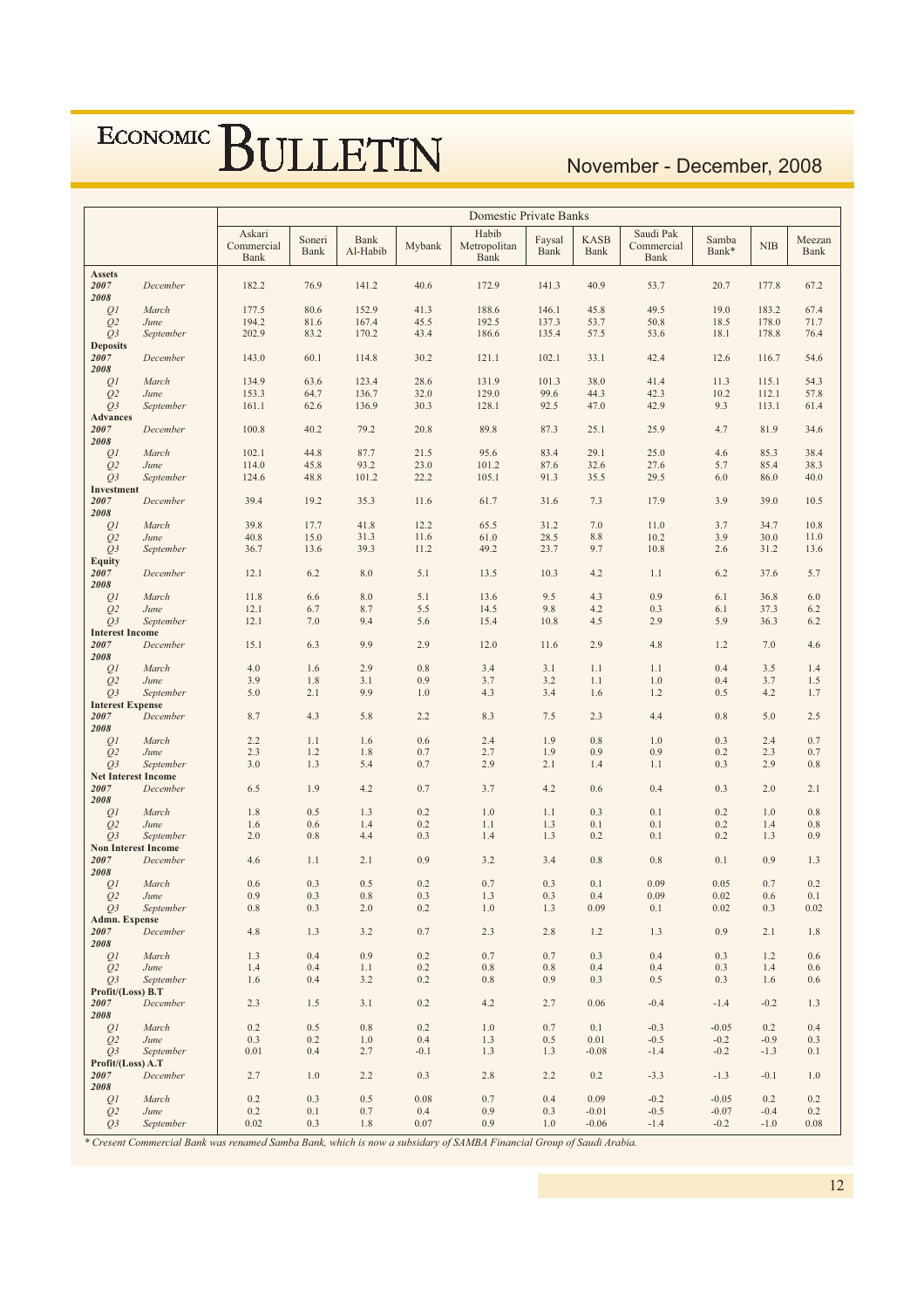#### November - December, 2008

|                                  |                                         | Foreign Banks |              |              |                                 |                                      |  |  |  |  |
|----------------------------------|-----------------------------------------|---------------|--------------|--------------|---------------------------------|--------------------------------------|--|--|--|--|
|                                  |                                         | Citibank      | $RBS*$       | <b>HSBC</b>  | Deutsche Bank<br>AG             | Oman<br>International<br><b>Bank</b> |  |  |  |  |
| <b>Assets</b>                    |                                         |               |              |              |                                 |                                      |  |  |  |  |
| 2007                             | December                                | 92.5          | 107.5        | 32.4         | 17.6                            | 2.7                                  |  |  |  |  |
| 2008<br>Q1                       | March                                   | 100.3         | 112.2        | 38.1         | 19.7                            | 2.6                                  |  |  |  |  |
| Q <sub>2</sub>                   | June                                    | 104.5         | 117.6        | 45.7         | 15.3                            | 2.7                                  |  |  |  |  |
| Q3                               | September                               | 107.5         | 112.4        | 52.9         | 17.2                            | 3.5                                  |  |  |  |  |
| <b>Deposits</b>                  |                                         |               |              |              |                                 |                                      |  |  |  |  |
| 2007                             | December                                | 68.6          | 90.3         | 25.4         | 5.1                             | $0.5\,$                              |  |  |  |  |
| 2008                             |                                         |               |              |              |                                 |                                      |  |  |  |  |
| Q1                               | March<br>June                           | 78.2<br>72.7  | 86.2<br>89.5 | 29.0<br>37.2 | 9.5<br>7.4                      | $0.6\,$<br>0.5                       |  |  |  |  |
| Q <sub>2</sub><br>Q3             | September                               | 68.6          | 86.7         | 38.3         | 7.2                             | 0.5                                  |  |  |  |  |
| <b>Advances</b>                  |                                         |               |              |              |                                 |                                      |  |  |  |  |
| 2007                             | December                                | 49.1          | 64.5         | 19.3         | 4.7                             | $0.2\,$                              |  |  |  |  |
| 2008                             |                                         |               |              |              |                                 |                                      |  |  |  |  |
| Q1                               | March                                   | 47.9          | 67.4         | 20.7         | 4.5                             | 0.1                                  |  |  |  |  |
| Q <sub>2</sub><br>Q <sub>3</sub> | June<br>September                       | 45.4<br>44.8  | 70.9<br>69.9 | 21.9<br>26.5 | 6.2<br>6.5                      | 0.2<br>0.3                           |  |  |  |  |
| Investment                       |                                         |               |              |              |                                 |                                      |  |  |  |  |
| 2007                             | December                                | 21.3          | 16.4         | 0.3          | 3.7                             |                                      |  |  |  |  |
| 2008                             |                                         |               |              |              |                                 |                                      |  |  |  |  |
| Q <sub>1</sub>                   | March                                   | 16.3          | 15.8         | 1.1          | 2.3                             |                                      |  |  |  |  |
| Q <sub>2</sub>                   | June<br>September                       | 15.4          | 15.1<br>13.2 | 1.0<br>1.0   | 0.7<br>$\overline{\phantom{a}}$ |                                      |  |  |  |  |
| Q3<br><b>Equity</b>              |                                         | 15.3          |              |              |                                 |                                      |  |  |  |  |
| 2007                             | December                                | 6.4           | 5.1          | 2.5          | 3.6                             | 2.0                                  |  |  |  |  |
| 2008                             |                                         |               |              |              |                                 |                                      |  |  |  |  |
| Q1                               | March                                   | 6.4           | 5.2          | 2.6          | 3.8                             | 2.0                                  |  |  |  |  |
| Q <sub>2</sub>                   | June                                    | 6.7           | 5.2          | 4.0          | 3.7                             | 2.1                                  |  |  |  |  |
| Q3<br><b>Interest Income</b>     | September                               | 6.4           | 4.8          | 5.0          | 4.7                             | 2.7                                  |  |  |  |  |
| 2007                             | December                                | 10.6          | 13.0         | 2.1          | $0.7\,$                         | 0.004                                |  |  |  |  |
| 2008                             |                                         |               |              |              |                                 |                                      |  |  |  |  |
| Q1                               | March                                   | 2.5           | 3.2          | 0.7          | 0.3                             | 0.007                                |  |  |  |  |
| Q <sub>2</sub>                   | June                                    | 2.5           | 3.2          | 0.4          | $0.2\,$                         | 0.006                                |  |  |  |  |
| Q3<br><b>Interest Expense</b>    | September                               | 2.5           | 3.3          | 1.2          | 0.3                             | 0.011                                |  |  |  |  |
| 2007                             | December                                | 5.0           | 6.8          | 1.3          | 0.4                             | 0.05                                 |  |  |  |  |
| 2008                             |                                         |               |              |              |                                 |                                      |  |  |  |  |
| Q1                               | March                                   | 1.0           | 1.5          | 0.4          | $0.1\,$                         | 0.01                                 |  |  |  |  |
| Q <sub>2</sub>                   | June                                    | 1.0           | 1.5          | 0.2          | 0.1                             | 0.010                                |  |  |  |  |
| Q <sub>3</sub>                   | September<br><b>Net Interest Income</b> | 1.1           | 2.0          | 0.7          | 0.1                             | 0.014                                |  |  |  |  |
| 2007                             | December                                | 5.5           | 6.2          | 0.8          | 0.3                             | $-0.0009$                            |  |  |  |  |
| 2008                             |                                         |               |              |              |                                 |                                      |  |  |  |  |
| Q1                               | March                                   | 1.5           | 1.7          | 0.3          | $0.1\,$                         | 0.004                                |  |  |  |  |
| Q <sub>2</sub>                   | June                                    | 1.4           | 1.7          | 0.2          | 0.1                             | 0.008                                |  |  |  |  |
| O <sub>3</sub>                   | September                               | 1.4           | 1.3          | 0.5          | 0.2                             | 0.003                                |  |  |  |  |
| 2007                             | <b>Non Interest Income</b><br>December  | 3.1           | 2.2          | 0.4          | 1.0                             | 0.0004                               |  |  |  |  |
| 2008                             |                                         |               |              |              |                                 |                                      |  |  |  |  |
| Q1                               | March                                   | $0.8\,$       | 0.9          | 0.1          | $0.6\,$                         | 0.001                                |  |  |  |  |
| O <sub>2</sub>                   | June                                    | 1.7           | 1.0          | 0.1          | 0.2                             | 0.003                                |  |  |  |  |
| $Q_3$                            | September                               | 0.6           | 0.3          | 0.3          | 0.4                             | 0.005                                |  |  |  |  |
| <b>Admn. Expense</b><br>2007     | December                                | 4.7           | 5.8          | $1.0\,$      | $0.6\,$                         | 0.04                                 |  |  |  |  |
| 2008                             |                                         |               |              |              |                                 |                                      |  |  |  |  |
| Q1                               | March                                   | 1.2           | 1.5          | 0.4          | $0.2\,$                         | 0.001                                |  |  |  |  |
| Q <sub>2</sub>                   | June                                    | 1.3           | 1.5          | $0.2\,$      | $0.2\,$                         | $0.01\,$                             |  |  |  |  |
| Q <sub>3</sub>                   | September                               | 1.3           | 1.6          | 0.5          | 0.2                             | 0.015                                |  |  |  |  |
| Profit/(Loss) B.T<br>2007        | December                                | 1.2           | $-1.4$       | 0.2          | $0.8\,$                         | $-0.009$                             |  |  |  |  |
| 2008                             |                                         |               |              |              |                                 |                                      |  |  |  |  |
| Q <sub>1</sub>                   | March                                   | 0.2           | 0.2          | 0.07         | 0.4                             | $-0.02$                              |  |  |  |  |
| Q <sub>2</sub>                   | June                                    | 0.9           | 0.1          | 0.07         | $0.1\,$                         | $-0.011$                             |  |  |  |  |
| $Q_3$                            | September                               | $-0.2$        | $-0.1$       | $0.1\,$      | 0.4                             | $-0.014$                             |  |  |  |  |
| Profit/(Loss) A.T<br>2007        |                                         |               |              |              |                                 |                                      |  |  |  |  |
| ${\bf 2008}$                     | December                                | 0.3           | $-1.6$       | 0.1          | 0.5                             | $-0.009$                             |  |  |  |  |
| $\mathcal{Q}$                    | March                                   | $-0.003$      | $0.1\,$      | 0.04         | 0.3                             | $-0.02$                              |  |  |  |  |
| Q2                               | June                                    | $0.3\,$       | $-0.06$      | 0.04         | $-0.04$                         | $-0.011$                             |  |  |  |  |
| Q3                               | September                               | $-0.3$        | $-0.2$       | 0.09         | $0.2\,$                         | $-0.014$                             |  |  |  |  |

 $*$  ABN Amro Bank's Pakistan branches were acquired by Royal Bank of Scotland and renamed as RBS.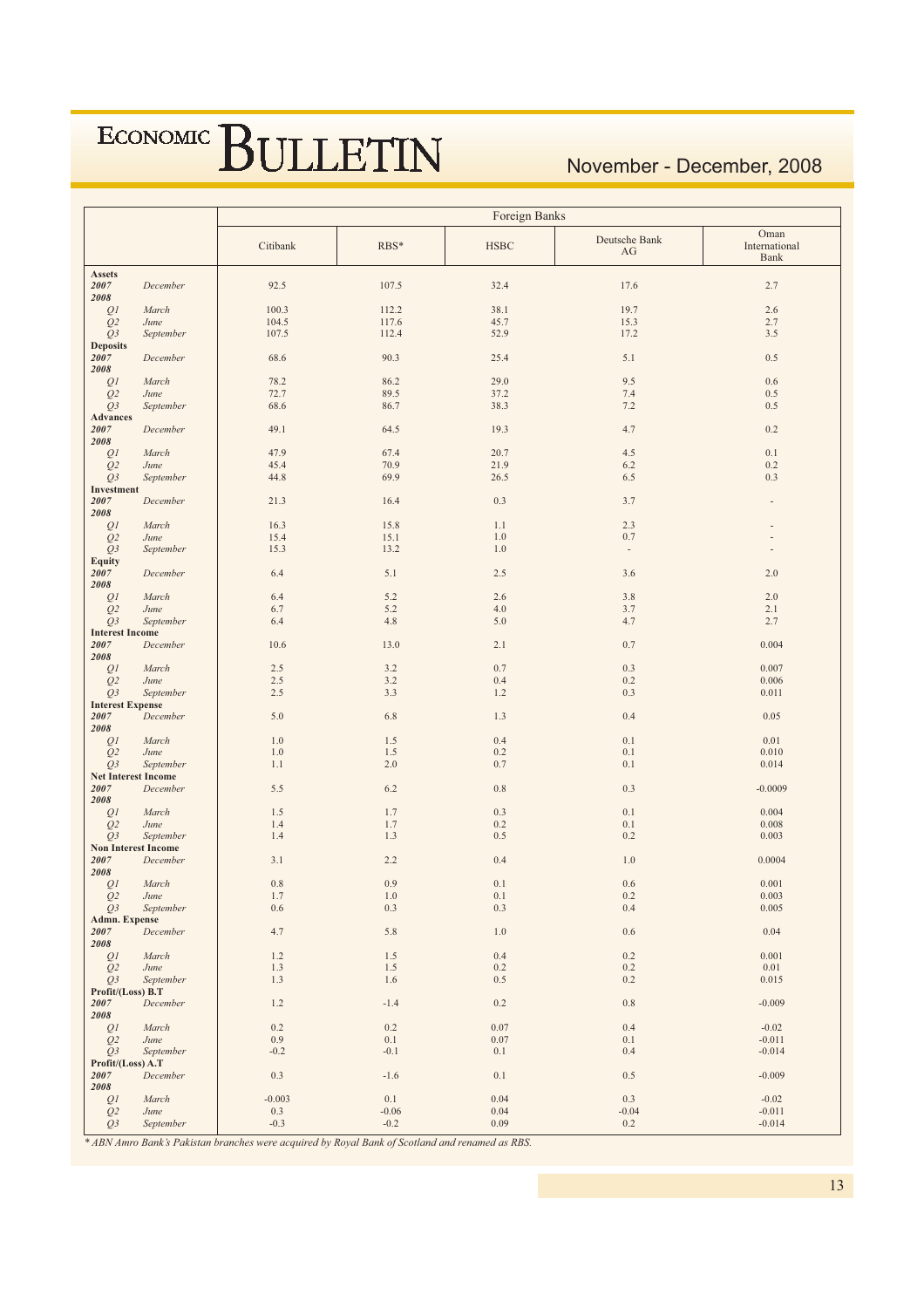### **Market Analysis**

#### Market Review

Positive

start

The KSE-100 index during the year under review was volatile to say the least mainly due to gradual deterioration of the macroeconomic scenario and various political developments subsequent to the February 18, 2008 general elections. Overall, the KSE-100 Index plunged by 58% or 8,210 points for the year ended December 31, 2008 to 5,865 on an average daily volume of 132.91m shares. The KSE-30 Index declined by 67% or 11,231 points to close the year at 5,485. Looking back at the last 12 months, the market can be segmented into 3 distinct phases: 1) positive start; 2) major bear attack; and 3) floor.

In the immediate aftermath of the tragic demise of Ms. Bhutto on December 27, 2007, the KSE-100 Index shed over 1,300 points from December 31, 2007 to January 2, 2008 to touch 13,353. There was selling pressure from all quarters especially from foreign investors, as the political scenario appeared shaky, as there were incidents of looting and rioting reported across the country during the 3-day mourning period, as there was a breakdown in law and order. Fortunately, the market staged a minor rebound that saw the Index climb back above the 14,000 plateau, which remained at this level till the middle of the month because of institutional buying in oil and banking stocks as well as punter buying interest in second and third tier scrips. The postponement of the election to February 18 and the positive response by the major political parties to participate helped to improve investor confidence.

Despite further tightening in the monetary policy by the SBP in its Monetary Policy Statement for 2HFY08 that was announced on January 31, the market reaction was quite muted as the Index traded in a narrow band the day after the announcement. For the first 11 days of February, the Index was range bound as it shed 132 points to touch 13,884.

During this period, the activity was mostly dominated by punting activity in second and third tier stocks while there was a lack of interest in major large cap scrips.

However, the market experienced a moderate rebound in the final week before the elections because of institutional buying interest in selective major Index stocks. There was buying interest in oil stocks such as OGDC, POL and PSO due to rising international crude oil prices and expectations of good quarterly results, which was also the reason for buying activity witnessed in some banking scrips. In addition, the inflow of foreign funds in the post-election period served as an impetus for the continuation of the rally as the SCRAs posted a net inflow of around US\$183m from February 19 to the end of the month. From February 11 to the end of the month, the Index jumped by 1,049 points on average daily turnover of 323m shares and also crossed the 15,000-mark a few times depicting the strong momentum of the time. February 26 was an historic day as the KSE-100 Index finally closed above 15,000 for the first time.

During the month of March, the KSE-100 Index went into a sideways pattern, trading within a consistent band of  $14,700$  to  $15,300$ . At the end of 1OCY08, the KSE-100 Index was one of the best performing indices in the region as well as the world. Also, the formation of a new government in the end of March led to new hope that the economy would get back on track with renewed vigor and policy by the government. There were positive sentiments that the market would continue its ascent from the last quarter, but this did not come to fruition due to the economic and political issues that arose at the beginning of April that adversely impacted investor sentiments and thus, resulted in the market being flat and lackluster for the first 3 weeks of 2QCY08. From April 10 to 18, the KSE-100 Index gained 371 points to peak at 15,676. The KSE-100 Index jumped by  $1,600$  points or 11.4% from January to April 18 while the average daily turnover was 253.31m shares.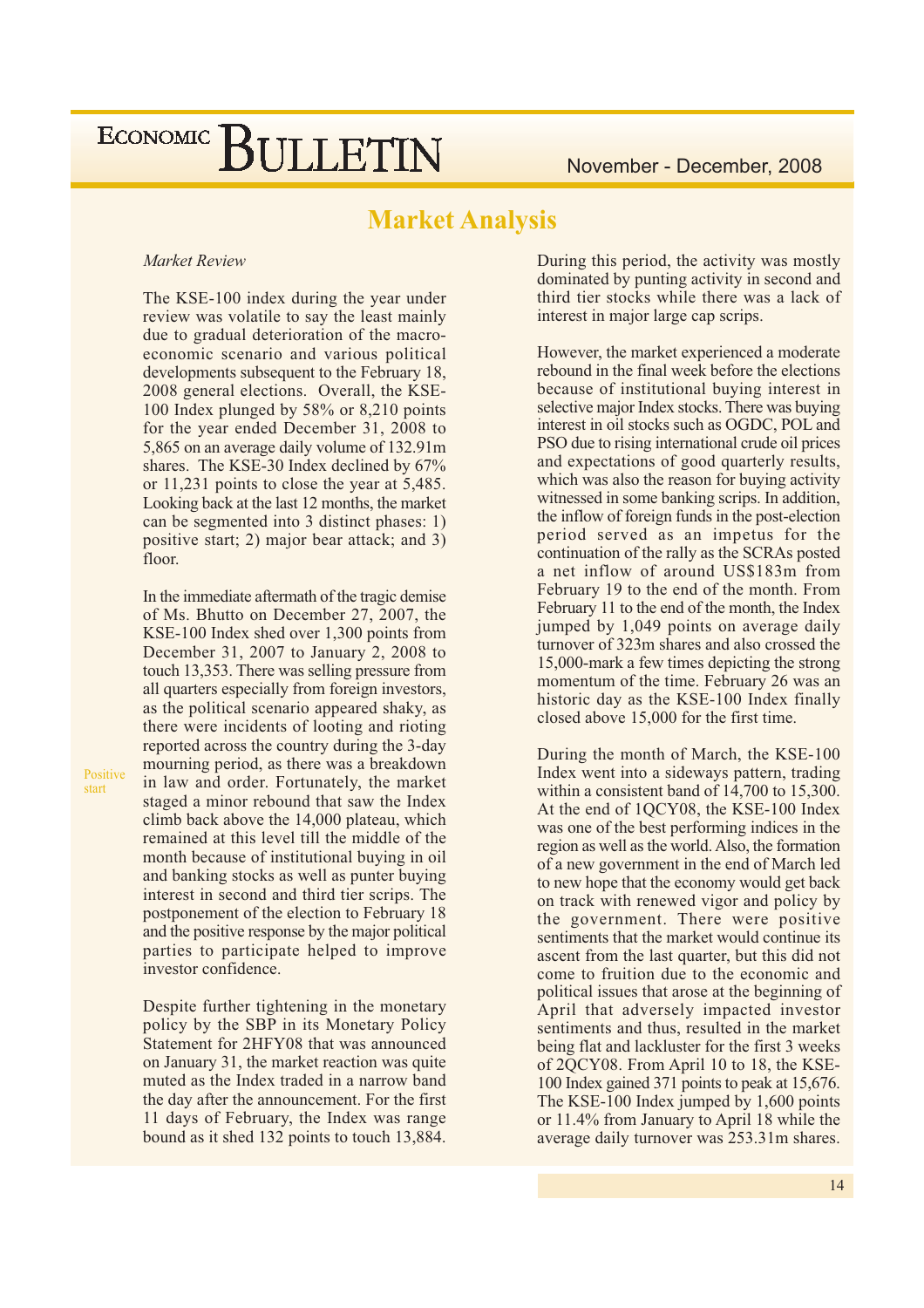

The market experienced a major bear attack for the next 6 weeks from April 18 to August 27 because of speculation regarding the imposition of capital gains tax on shares and further tightening in the monetary policy by the SBP. The KSE-100 plunged by over 6,500 points or about 42% from its all-time peak on April 18 to 9,144 on August 27 while the average daily volume during this period slumped to 138.71m shares.

On May 22, the SBP Governor announced an interim monetary policy statement that further tightened monetary policy in the wake of added inflationary pressure in the economy due to higher food and energy prices as well as massive Pak Rupee devaluation of 15% (July 2007 to May 21, 2008) against the U.S. dollar despite the greenback weakening against other world currencies. At the beginning of June, the market staged a slight recovery ahead of the budget due to the announcement by the Finance Minister Syed Naveed Qamar that the capital gains tax (CGT) exemption would be extended for a further 2 years till June 30, 2010 and that the rate of CVT would remain unchanged for 1 year.

The resignation of Pervez Musharraf from the presidency on August 18 led to a short-lived spike as political uncertainty gripped the country again due to the judges' restoration issue as well as Moody's warning of a ratings downgrade 3 days after his resignation if the government fails to focus on economic issues immediately.

The market remained dull and lackluster since Floor August 27 due to the flooring of stock prices,

#### November - December, 2008

as it has caused volumes to shrink dramatically making it hard for most investors to exit.

The deteriorating external accounts situation eventually forced the GoP to approach the IMF for assistance. On November 24, the IMF executive board approved the US\$7.6bn bailout package for Pakistan. The initial disbursement is US\$3.1bn, while the remainder would be disbursed in six equal installments. There would be a positive impact on the Pak Rupee/USD parity, as we would expect some strengthening of the Rupee. It is expected that the total soft loans received by Pakistan during the current fiscal year would be around US\$9bn, which includes US\$4.6bn from the IMF; US\$1bn from World Bank; US\$1.5bn from ADB; US\$500m from both China and the Islamic Development Bank.

From the removal of the floor on December 15 to the end of the year, the KSE-100 Index shed  $36\%$  or 3,322 points, reflecting the selling pressure that was built-up during the flooring period.

Since forming the government back in the end of March 2008, the PPP-led coalition has underwhelmed most Pakistanis with its performance. However, the current deterioration of the macroeconomic conditions may be linked to the previous administration's policies that placed more emphasis on consumerism rather than building the real economy to achieve sustainable growth.

Looking

ahead to  $\frac{1000}{2009}$ 

> By entering into the Standby Agreement with the IMF, the government must focus on good governance and transparency. The achievement of these objectives would go a long way towards improving the credibility of the government both domestically and internationally. Currently, there remains a bit of skepticism regarding the government's commitment to governance and fiscal discipline.

> The beginning of FY09 has been quite turbulent on the economic front with the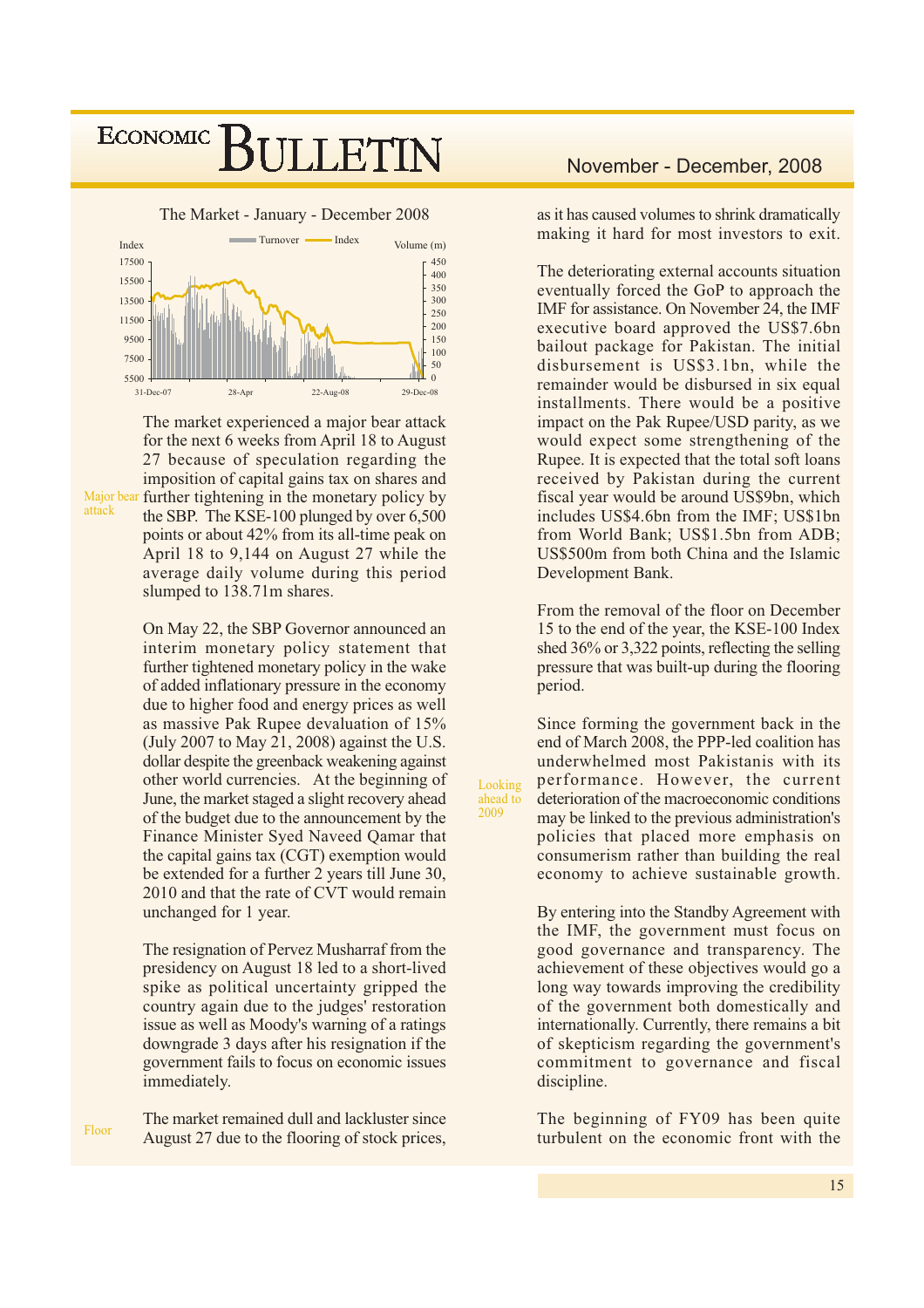problems of widening external accounts deficit and high inflationary pressure still persisting from the previous fiscal year. Besides the rising international commodity prices, inflation in Pakistan has been exacerbated by the alarming rise in government budgetary borrowings from the SBP that stood at PKR 378.9bn from July to mid-November as against PKR74.7bn for the same period last year. The current account deficit during 4mFY09 has surged by 98% YoY to around PKR6bn.

The continuing deterioration in the balance of payments situation led to the government to request financial assistance from the IMF. The economic focus has now shifted from

#### November - December, 2008

growth to stabilization in the immediate term in order to overcome the major problems discussed above. The original real GDP growth target of 5.5% will not be achieved and according to the SBP, the growth rate will likely be around 3.5% to 4.5% while the IMF estimates it to be 3.4% and may improve to around  $5\%$  in FY10.

In January 2009, it is expected that the government will create a market support fund that would be funded by different public sector organizations to the tune of Rs20 billion. This fund will be managed by NIT, which would buy stock in government owned enterprises such as PSO, OGDC, PPL, Kapco, PTCL, SNGP, SSGC and NBP.



Change in Market Capitalization by Sector (Dec 31, 07 - Dec 31, 08)

(Contributed by Taurus Securities Ltd, a subsidiary of National Bank of Pakistan)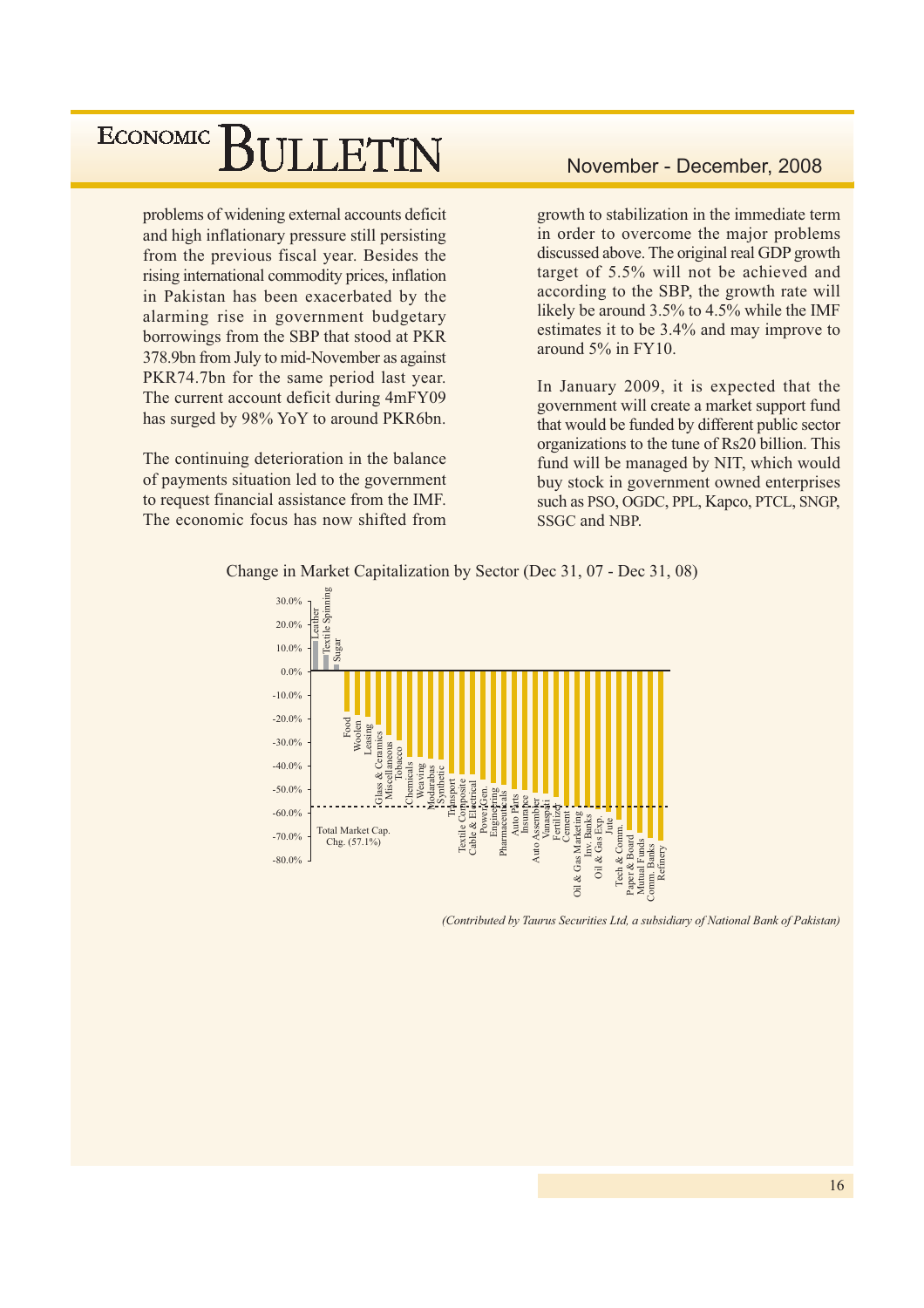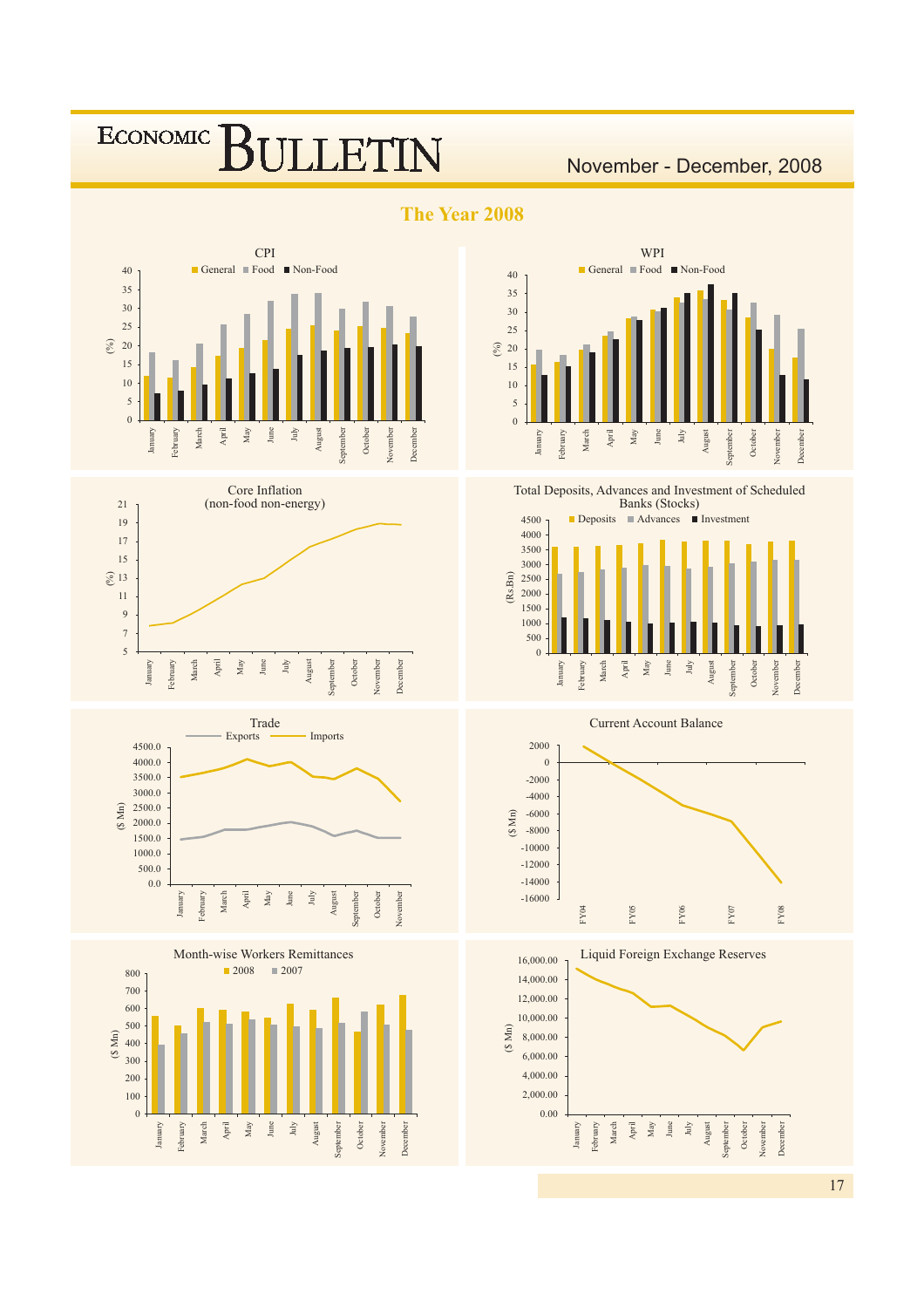

####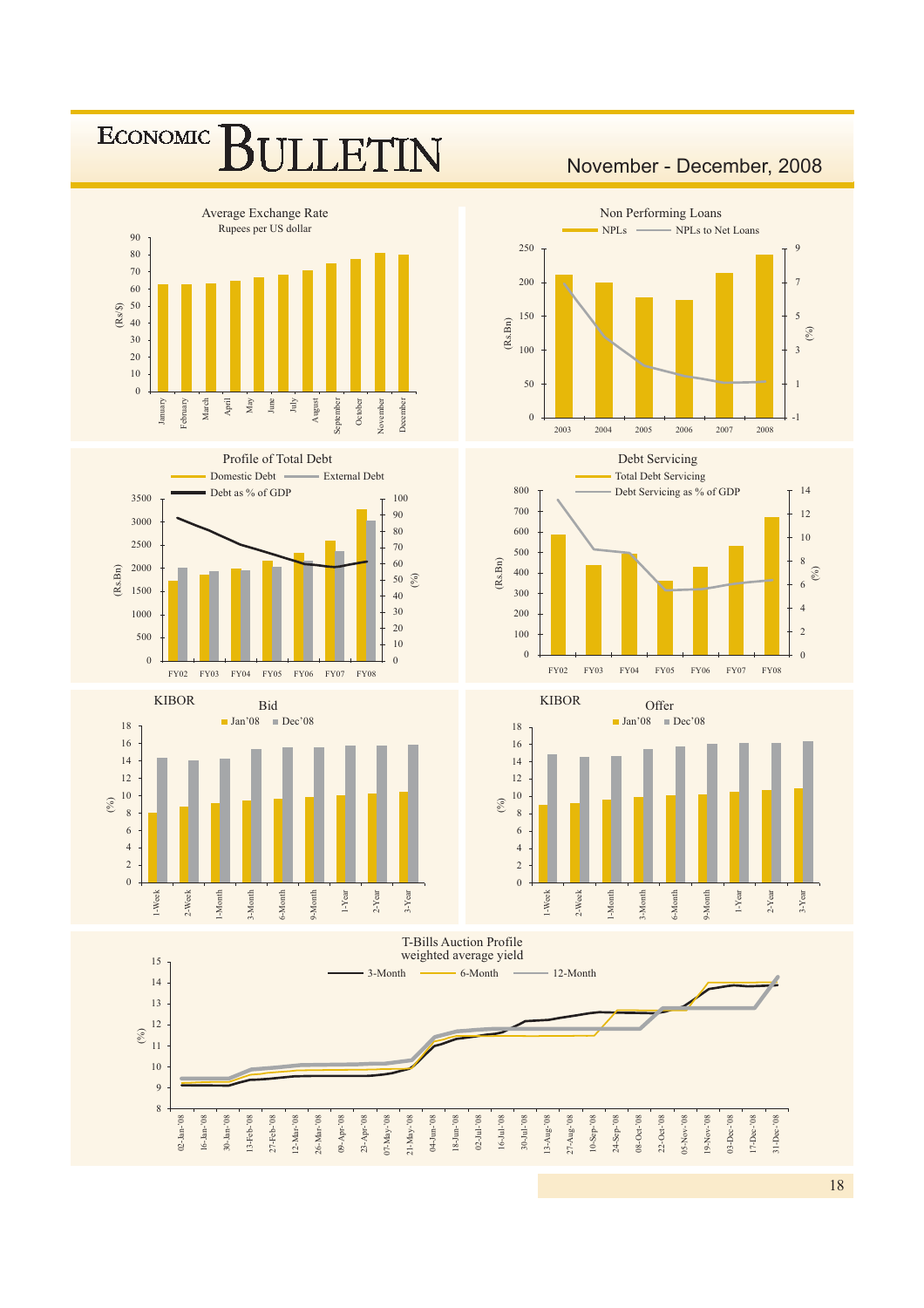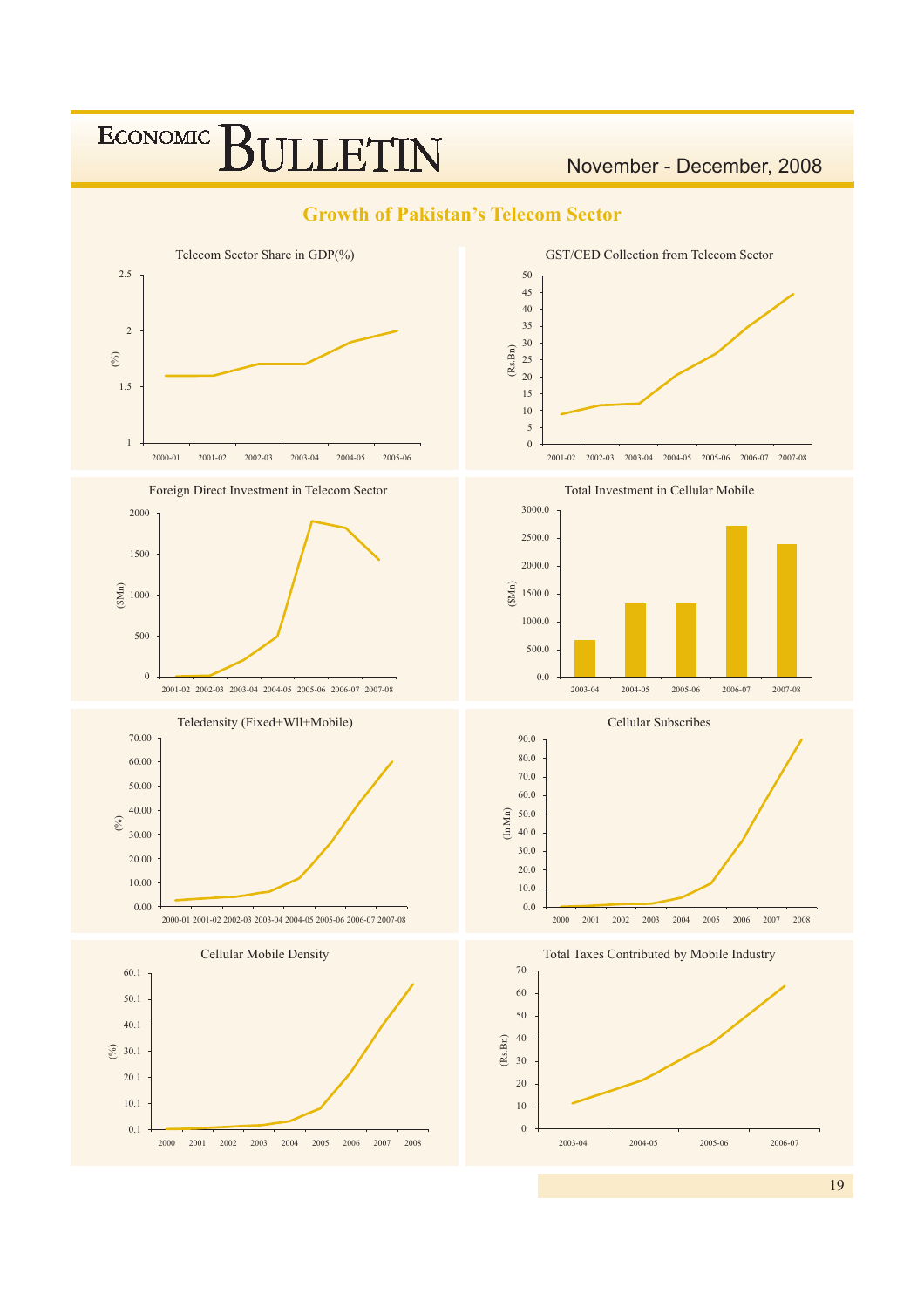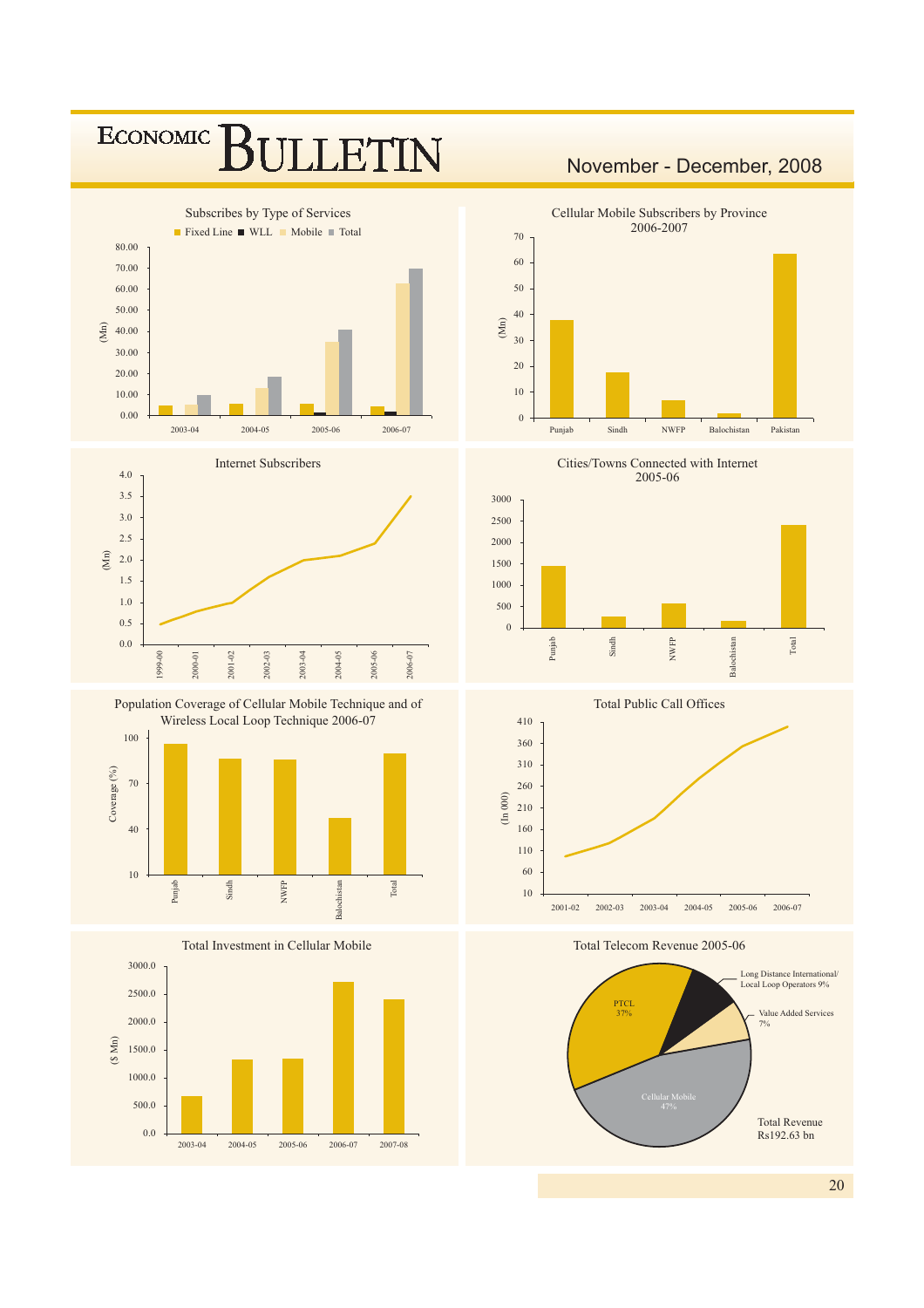November - December, 2008

#### **Report/Book Reviews**

Devolution and Governance Reforms in Pakistan Syed Mubashir Ali Muhammad Amjad Saqib **LUMS-McGill Social Enterprise Development Centre Oxford University Press** 

The book is a compilation of case studies written at the Lahore University of Management Sciences under the LUMS-McGill Social Enterprise Development Centre. These fourteen case studies have been contributed by the LUMS faculty during their research and by government officers and consultants who are actively involved in governance.

Many developing countries worldwide are experimenting with various forms of decentralisation. Pakistan has also initiated the process of devolution and announced an ambitious Devolution Plan in 2001. The objective is improved local government representation; accountability and efficiency, resulting in improved service delivery.

The authors have through the case studies analysed how decentralisation can contribute to local development, and how it can improve the provision and maintenance of public services and infrastructure. Some of the various aspects of decentralisation like, the planning process in a decentralised system, the resource mobilisation in local governments, police reforms, pro-poor health service delivery, institutional change for poverty reduction, gender and devolution, decentralisation and inequality, the non-profit sector etc have been discussed.

The programme of reform that has been underway in Pakistan for the last seven years now, has brought a major change in the system of government, especially at the local level. Divisions have been abolished, and a three tier local government structure comprising of three categories of local government – districts, tehsils and unions has been brought in.

There has been a shift of power and responsibility to the elected officials with wide acceptance of the restructuring of the local government system. The concluding chapter of the book states, "all vital elements of Pakistani society have supported this restructuring. Even the political parties that initially opposed the local government plan and were sceptical about its relevance and adequacy jumped on the bandwagon and decided to participate in the elections of District and Tehsil Nazims by fielding proxy candidates."

There is a general perception that local governments can lay the foundation stone for the development of genuine democracy in the future. There are some initial problems but as the system finds wider support the process initiated will help in the evolution of democratic institutions.

**Education Problems of Pakistan** with special reference to SINDH Dr. Habibullah Siddiqui Pakistan Study Centre University of Sindh, Jamshoro

The Pakistan Study Centre in the University of Sindh undertook the study and Dr. Habibullah Siddiqui was assigned the project, which was subsequently published.

The first chapter of the book gives a brief account of development of education from the Indus Valley Civilization period to the present day system. Immediately after the creation of Pakistan, an All Pakistan Educational Conference was held in Karachi (Nov '47) to review the educational situation and to consider the needed reforms. Subsequently, the Five Year Plan chalked out strategies for the sector, earmarked expenditures and strived for its improvement. The various programmes initiated from time to time and the setting up of non-governmental organizations have been mentioned.

The second chapter deals with the status of Education. The National Educational Policy has been discussed. Measures taken to reform and develop the existing education system has been discussed in chapter III. It shows the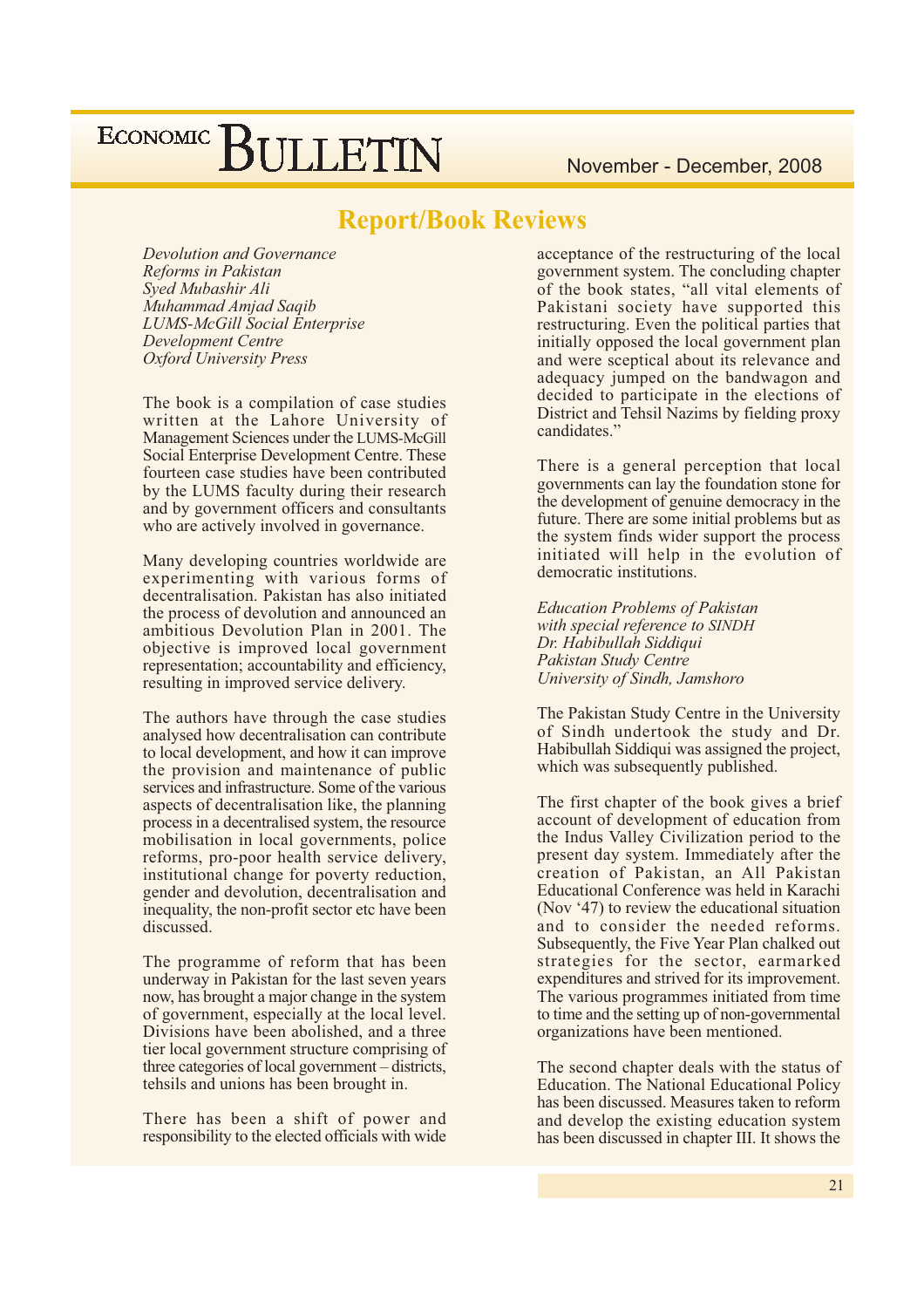problems encountered while reforming the existing education system to meet the national requirement of providing a viable modern education. Government measures taken to reform the system forms part of the chapter.

Chapter IV talks about the areas where problems are encountered because of wrong policies pursued. In the area of teacher training it states, "the teacher training curriculum is a decade old document without syllabi and textbooks, orally delivered in the government elementary colleges of education."

The existing system of education in Pakistan is class-based. Quality education is exclusive and elitist, and it is as costly as the parents can afford. It is imperative to restructure the system.

Analysis and Interpretation of Educational Data is the theme of chapter V, while the role of public-private partnership in providing education is discussed in chapter VI.

Chapter VII discusses the goals of Education for All. The capacity and resources of the existing education system in physical and human terms is discussed in chapter VIII.

Conclusion derived is discussed in the last chapter, which also offers and give suggestions to improve the system.

Annual Report 2007-08 **State Bank of Pakistan** 

The State Bank of Pakistan has published the Annual Report for fiscal 2007-08, in two volumes. Volume I is a Review of the Economy, while Volume II is the Performance Review.

Volume I assesses the performance of the economy in the outgoing fiscal year 2007-08 in the various areas – prices, money  $\&$  banking, public finance, domestic & external debt, trade & exchange rate, social sectors, agriculture, industry, services sector, savings/investment etc. The mentioned chapters discuss the related issues in detail. The statistical tables are spread over 118 pages and give vital data on the economy.

#### November - December, 2008

The Review begins with the Governor's assessment of the Pakistan economy, which after showing strength for the past few years, faced a difficult fiscal year in FY08 as the growth was disrupted because of exogenous and endogenous factors. The rise in international oil and food prices hit Pakistan the most, as the country is heavily dependent on oil imports. This coupled with higher commodity prices adversely affected the import bill and contributed to the worsening of the current account deficit which widened to 8.4 percent of GDP.

The government's reluctance to pass on the increase oil prices to the consumers led to rising fiscal deficit, drawdown of foreign exchange reserves. Inflationary pressures intensified, hitting the common man's pocket.

The government has developed a macroeconomic stabilization package, which forms the cornerstone of the Stand-by Arrangement negotiated with the IMF, which has agreed to provide \$7.6 billion assistance to Pakistan.

Volume II of the Report sets out with the Governor's message which talks about the policies adopted by the State Bank to meet the challenges Pakistan was faced with in FY-08.

The strategic objectives of SBP; maintaining price stability, broadening access of financial sector, ensuring soundness of financial sector, exchange management and strengthening payment systems have been discussed in detail in the subsequent chapters.

The following section is about Management Strategy of SBP, where the Human Resource, and Information Technology developments that have taken place at SBP have been discussed. This is followed by a section on SBP Subsidiaries - State Bank of Pakistan Banking Services Corporation and National Institute of Banking & Finance. Finance of SBP and Subsidiaries are given in a detailed section, while the Annexures at the end gives the chronology of policy announcements, the major decisions taken during the year etc.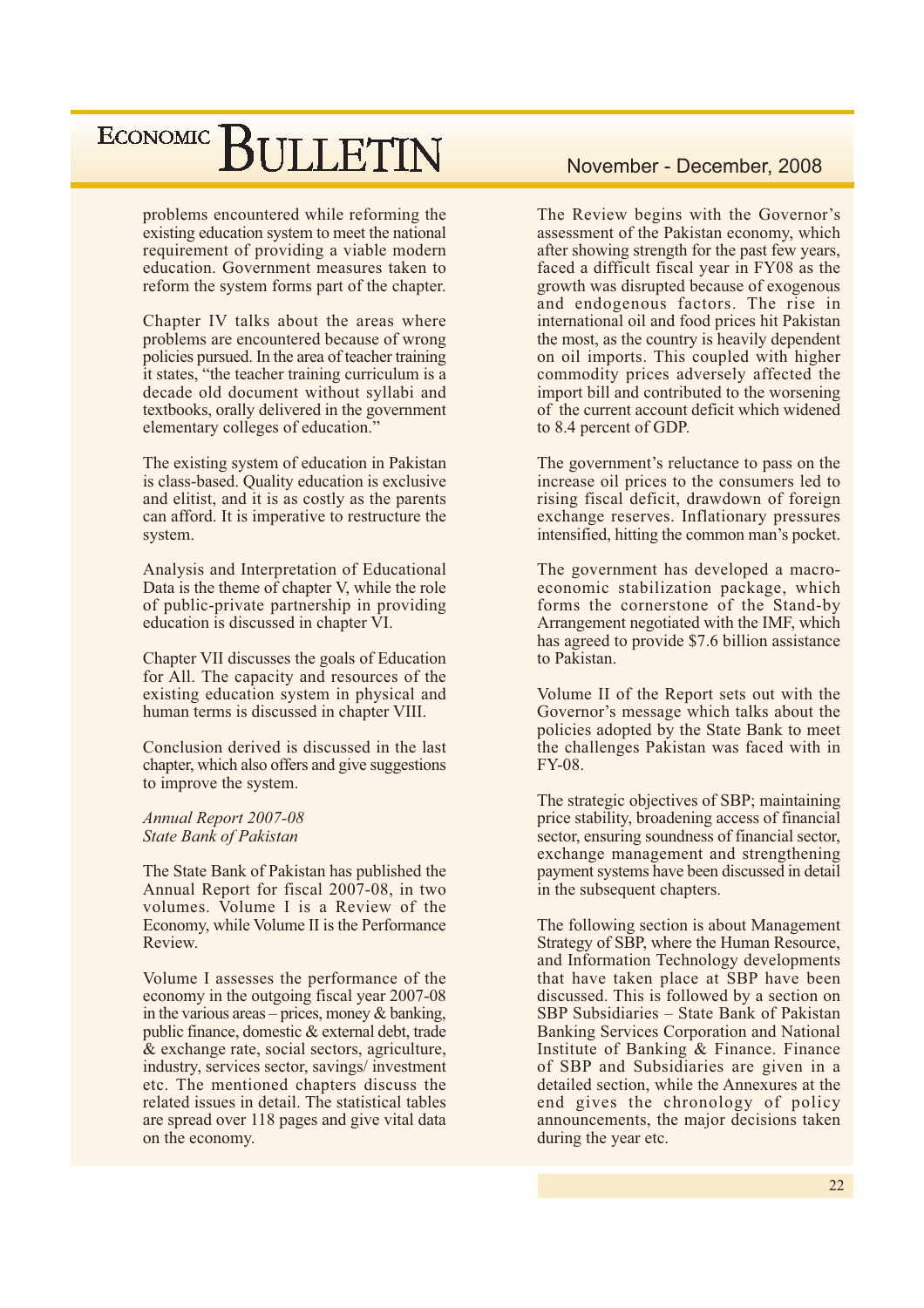November - December, 2008

#### $2001 - 02$ Unit  $2000 - 01$  $2002 - 03$ 2003-04 2004-05 2005-06 2006-07 2007-08 **Output and Prices GNP** Size \$ bn 70.3  $72.1$ 85.0  $100.1$ 111.7 129.8 146.6 171.4 **GDP** Size \$ bn  $71.3$ 97.9 109.4  $71.7$ 82.4 127.3 143.9 167.6 Income Per Capita  $\mathcal{S}$  $501$  $504$ 579 669  $732$ 835  $927$ 1065 Real Growth  $(%)$ **GNP** 1.9  $5.1$ 7.9  $6.4$ 8.3 5.6 6.7  $6.1$ **GDP** 1.8  $3.1$  $4.7$  $7.5$ 8.6 5.8 6.8 5.8 Agriculture  $-2.2$  $0.1$  $4.1$  $2.4$ 6.7 6.3  $3.7$ 1.5 9.3  $45$ 6.9 14.0 8.7 Manufacturing  $126$ 8.2  $5.4$ Services Sector  $3<sub>1</sub>$  $4.8$  $52$ 5.8 8.0 6.5 76 82 Prices Consumer Price Inflation\* 9.3 7.9 7.8 12.0  $(^{0}_{0})$  $4.4$  $3.5$  $3.1$  $4.6$ Wholesale Price Inflation\*  $(%)$ 6.2  $2.1$ 5.6 7.9 6.8  $10.1$ 6.9 16.4 Food Inflation\*  $(\%)$  $3.6$  $2.5$ 2.8  $6.0$ 12.5 6.9  $10.3$ 17.6 Non Food Inflation\*  $(^{0}_{0})$  $5.1$  $4.2$  $3.3$  $3.6$  $7.1$ 8.6 6.0 7.9 Core Inflation\* 8.4  $\Delta$  2  $20$  $25$  $3.8$  $72$  $7.5$  $59$  $(\%)$ Gold Tezabi  $$/10$  grams 91.8 95.5  $1090$  $1272$ 1383 208.2 267.1 172.2 Motor Gasoline Premium  $Rs/Ltr$ 29.34 31.60 33.08 33.91 40.75 55.21 56.09 57.83 Kerosene oil  $Rs/Ltr$ 16.84 18.58 22.48 24.95 29.11 36.19 39.09 43.44 **Light Speed Diesel**  $Rs/Ltr$ 21.15 13.50 16.70 22.72 26.50 36.45 38.40 40.97 **GDP** Deflator  $\frac{0}{0}$ 8.02 2.49 4.42 7.74 7.02 9.20 7.80 13.41 **Savings and Investment National Savings**  $%$  GDP 16.5 18.4 20.6 17.9 17.5 17.7 17.8 13.3  $%$  GDP **Domestic Savings** 178  $179$  $174$  $157$  $154$  $153$  $160$  $110$ Gross Capital Formation  $%$  GDP  $15.8$  $153$  $151$  $150$  $17<sub>5</sub>$  $20<sub>5</sub>$  $213$  $200$ Public % Gross Capital 5.7  $4.1$  $3.9$  $4.0$  $4.3$ 4.8 5.7 5.7 Private  $102$ 11.2  $112$ 10.9 13.1 15.7 15.6  $142$ **Public Finance Revenue Receipts**  $%$  GDP 13.3 14.1 14.5 13.8 13.5 13.4 13.9 18.47 Tax Revenue 9.9  $92$ 9.5  $9<sub>2</sub>$ 9.1  $%$  GDP 9.2 9.6 9.6 Total Expenditure  $%$  GDP  $172$ 17.9  $16.2$ 13.9 15.4 18.3 15.4 15.6 **Fiscal Deficit**  $% GDP$  $4.3$  $4.3$  $3.7$  $2.4$  $33$  $4.3$  $4.3$  $74$ Domestic Debt Rs.bn 1731 1718 1854 1979 2150 2322 2601 3266 Funded % Domestic Debt 58.9 53.9 51.0 54.6 59.4 62.0 63.9 68.8 Non Funded % Domestic Debt  $41.1$  $46.1$ 49.0  $45.4$ 40.6 38.0  $36.1$  $31.2$ FBR Tax Collection Rs.bn 392 404 461 521 590 713 847 1001 Direct Taxes  $%$  share 31.9 34.9 33.0 31.7 31.0 31.6 39.4 383 **Indirect Taxes**  $\frac{0}{6}$  chare 68.1 65.1 68.3 69.0 68.4 67.0 60.6 617 **Monetary Sector** Net Domestic Assets (NDA)\*\* Rs.bn 1498 1531 1539 1903 2329 2697 3080 4022 Net Foreign Assets (NFA)\*\* Rs.bn 28.3 231 540 583 637 710 985 667

## **Pakistan Economy - Key Economic Indicators**

\* Period Average \*\* End-June Stocks